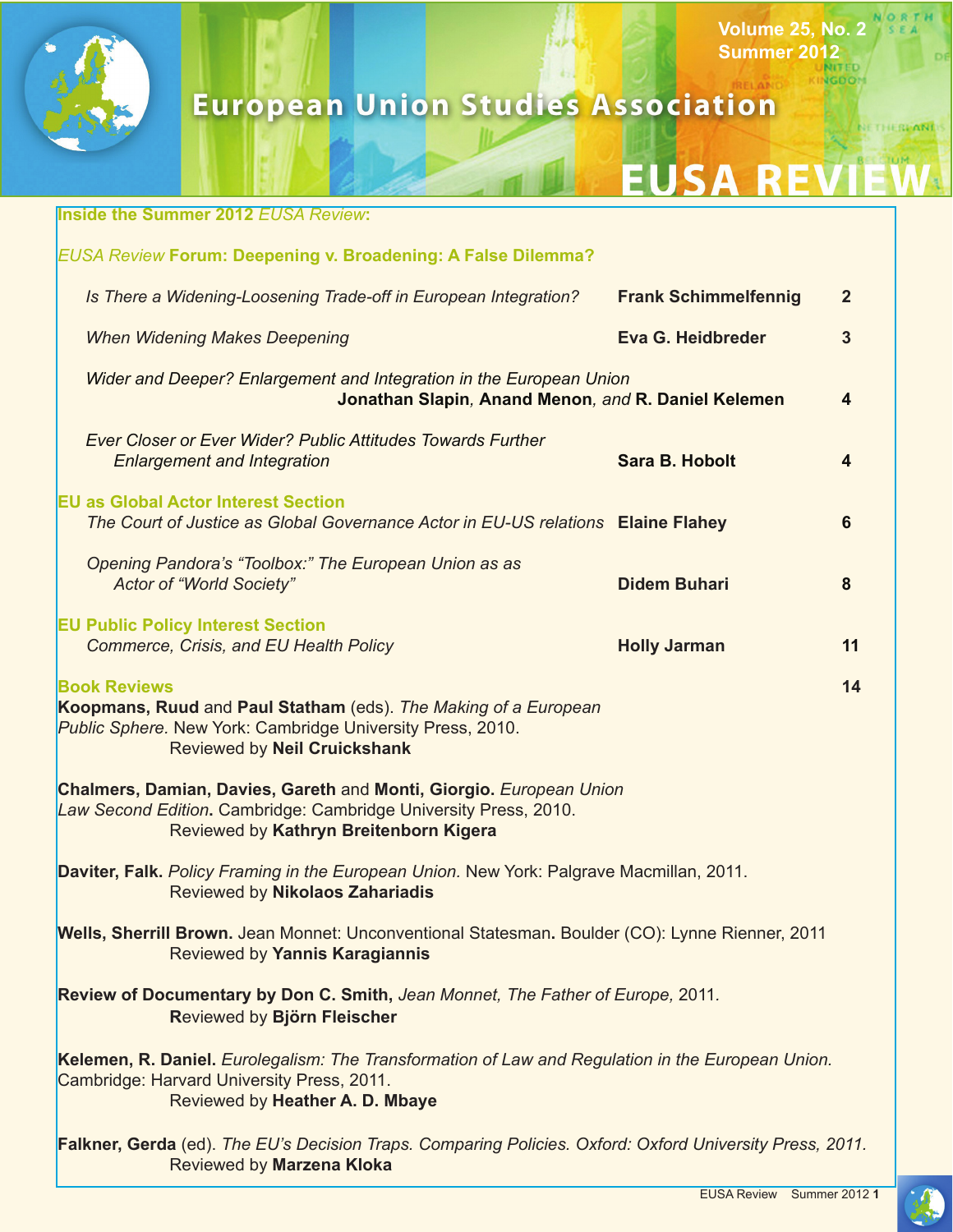# **EUSA Review Forum**

#### **Deepening v. Broadening: A False Dilemma?**

Five years after the last wave of EU enlargement, this EU Forum takes a step back to ponder the consequences of the Europe's integration to an ever-wider circle of member states – from the six founding members to the current 27.

All contributors take issue with the conventional notion that there exists an obvious tradeoff between "deepening" and "widening" the European Union. Based on an empirical dataset of EU treaty law, Frank Schimmelfennig argues that, to the extent that there is a tradeoff, it is not so much between deepening and broadening as between "widening and tightening" – as membership increases, the Union may become temporarily more heterogeneous. In a similar vein, Eva Heidberger's study of the recent enlargement to Central and Eastern Europe highlights a phenomenon of "creeping integration"; in certain areas, the Commission was able to quietly assert the necessity of greater coordination, not only during but also beyond the enlargement process. Jonathan Slapin, Anand Menon and Dan Kelemen's seek to generalize the argument through a quantitative analysis of federations and international organizations; they argue not only that there is "no correlation between size and depth", but also that "deepening and widening go hand in hand". Finally, Sara Hobolt's inquiry into citizens' perceptions of the relationship between widening and deepening reveals very divided public opinions: "While a majority of citizens are either supporters or opponents of both processes, over a third perceive a trade-off between deepening and widening, generally favoring deeper integration but opposing further enlargements."

In sum, the main lesson of this EUSA Forum is loud and clear – there is no automatic tradeoff between widening and broadening. How could conventional wisdom be so wrong? The contributors to this EUSA Forum offer insightful explanations. Perhaps also were member governments so acutely fearful of the risks of enlargement that they took preventative measures to avoid a disintegration of Europe. Whatever the case may be, it does appear as if conventional wisdom became, with each wave of enlargement, a self-defeating prophecy. The question is whether this pattern will continue, i.e. whether the balance of power among member states and social groups will continue to favor those who want to deepen the Union. A serious trade-off between deepening and widening could conceivably arise if this ceased to be the case.

> **Nicolas Jabko** EUSA Review Editor

#### **Is there a widening-loosening trade-off in European integration?** *Frank Schimmelfennig*

There is no convincing empirical evidence for the oft-evoked dilemma of widening and deepening in European integration. During its 60-year history, the EU's policy competencies and membership have generally co-evolved. Widening and deepening are, however, not the only large trends in European integration. Since the early 1990s, integration has been accompanied regularly by differentiation: the fact that EU rules and policies are not valid in all member states. The euro zone and the Schengen area are the most prominent examples.

 So maybe we do not find a detrimental impact of widening on deepening because the real trade-off is between widening and tightening? This conjecture is based on the argument that enlargement increases heterogeneity. The integration and policy preferences and capacities of new member states often differ from those of the old member states. Differentiation is an effective method to accommodate such heterogeneity. It allows the old member states to exclude new members from individual rules and policies, without denying them membership altogether, if they fear that enlargement will undermine the efficiency of the policy or the utility that they derive from integration. On the other hand, new member states may be exempted from individual obligations of membership, without having to forgo membership entirely, if such obligations are particularly costly or difficult to sell at home. Indeed, each accession treaty contains a list of transitional arrangements consisting of exemptions from rights and obligations of membership for the new member states.

Empirically, however, the impact of enlargement on differentiated integration is limited. Data on differentiated integration in EU treaty law show that the EU's widening has so far not had a lasting effect of "loosening" the Union. The treaty law impact of the early enlargement rounds of the 1970s and 1980s was minor. In Northern enlargement, the new member states produced differentiation for less than one per cent of all treaty articles. Greece started with a share of less than three and Portugal and Spain with less than two per cent. The enlargement rounds of the past two decades, however, produced differentiation in around 15 per cent of all treaty articles.

Yet the differentiation effects of enlargement diminish rapidly and disappear completely after a few years. The average duration of differentiations for each of the Northern and Southern enlargement rounds of the 1970s and 1980s was approximately five years. The value for the EFTA enlargement of 1995 was slightly lower at 4.7 years. It is worth emphasizing that the higher number of differentiations in this enlargement round was not ac-

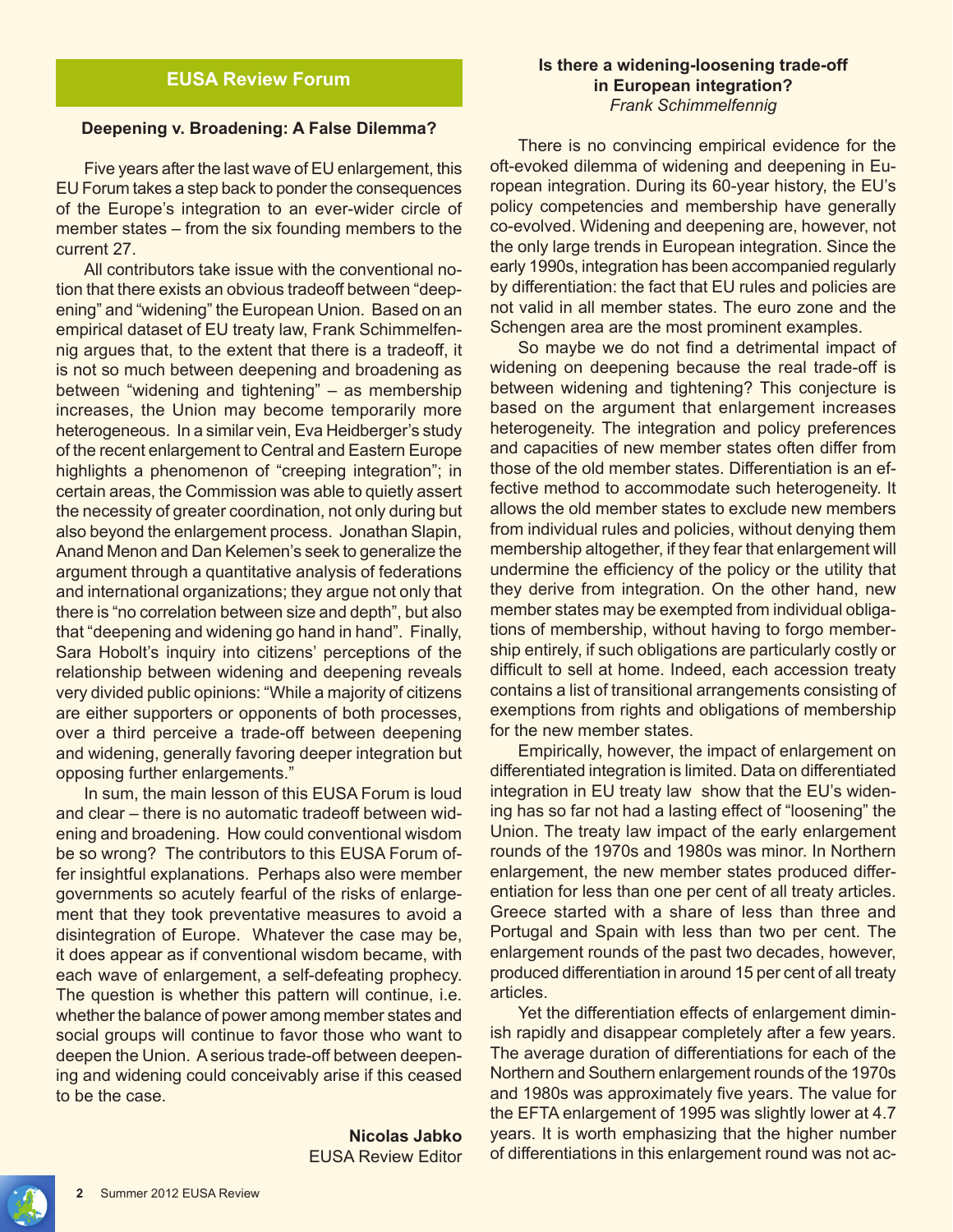companied by a longer duration. The average duration for differentiations from Eastern enlargement cannot be calculated precisely at this point because of many on-going exemptions. For the moment, however, the average duration is still in line with the earlier pattern. Moreover, those new member states (such as Estonia, Malta, or Slovenia) which have already terminated (almost) all exemptions did not need more than four to five years to do so. This was even faster than in the first period of integration.

In sum, affecting roughly 15 per cent of the treaty base initially and lasting for five years on average and less than 10 years at most, differentiation in the context of enlargement is best seen as a transitional instrument of adaptation that facilitates the accession process but does not produce long-lasting or even permanent discrimination or legal disunity. Even if we include differentiation in the picture, the trade-off between widening and deepening does not resurface.

#### **Frank Schimmelfennig** ETH Zurich

#### **When Widening Makes Deepening** *Eva G. Heidbreder*

A general trade-off between deepening and widening does not stand the empirical test. Although theoretically compelling, a growing body of analyses refutes the assumption. Enlargements neither increase heterogeneity of positions in everyday EU decision-making across the board, nor per force lower the likelihood for more intense and expansive integration. Debunking the common wisdom as myth implies a new research agenda: how do horizontal and vertical integration actually affect each other? In addition, these findings take us back to a core question of EU research: what are the drivers of integration? Going beyond mere falsification of the assumed deepening-widening tradeoff draws our attention the causal links of territorial expansion and the increased depth and width of joint EU policy-making.

One conceptual angle to investigate whether and how widening is a cause for deepening is to start from the actual enlargement process and to focus on the unintended repercussions of its implementation. In this vein, the strategic approach developed for eastern enlargement raises a simple puzzle. The European Commission was assigned competences vis-à-vis the candidate states that went beyond the powers formally conferred to it in the framework of the EU acquis. During the pre-accession phase, the Commission thus applied double standards that were binding for the candidate states but not the member states. While in some policy areas, as foreseen, these special steering capacities expired at the moment of accession, the Commission stayed active in others.

Explaining the variance between the cases in which powers were contained to the pre-accession phase (nuclear safety, and anti-corruption policies) and those in which the Commission expanded its capacities beyond the enlargement realm (minority protection, administrative capacity building, and cross-border cooperation), uncovers two conditions under which, indeed, policy making in the pre-accession context caused further deepening. All double standard policies meet a necessary condition: the existence of a strong pressure to coordinate new policy problems at the EU level in face of the prospective enlargement. All policies that entered the agenda as double standards were highly political; they had so far remained outside the EU realm, but they were considered crucial problems in the candidate states. Moreover, the pressure for coordination increased in all five cases during the pre-accession phase because the Commission created policy solutions for problems otherwise not tackled or handled less efficiently in other international forums.

Yet, pressing policy problems and the perceived need for coordination are not sufficient to explain why a specific policy is deepened; widening does not set off a functional automatism for deepening. The sufficient condition concerns the policy type: the specific problem at stake determines which instruments can be feasibly applied to implement a policy. If the utilized instruments do not openly expose the political clout behind the problem and threaten to shift political attention to the EU level, member states let the Commission intervene in basically any area. Therefore, distributive or soft regulative policies are probable candidates for further deepening, whereas the dawning creation of visible political authority will lead to an outsourcing of responsibilities from the EU to other international organizations that offer less efficient but politically less demanding policy solutions.

 The findings provide answers to the two questions raised above. First, widening is under certain conditions a driver of integration. Enlargement extended the policy agenda to salient political areas, in which the old member states had no interest whatsoever to confer hard powers to the EU. At the moment of accession, the double standards limited to the candidate states had to be fully integrated, or else they disappeared. As long as the Commission could minimize visibility and political noise around its new powers, the member states accepted continued interference and hence deepening despite the highly political nature of the issues at play. Second, this mode of creeping integration is not necessarily unique to the enlargement context. Therefore, the specific mechanisms observed in the reinforcing widening-deepening linkage reveal information about integration dynamics more generally. That is why it is important to engage

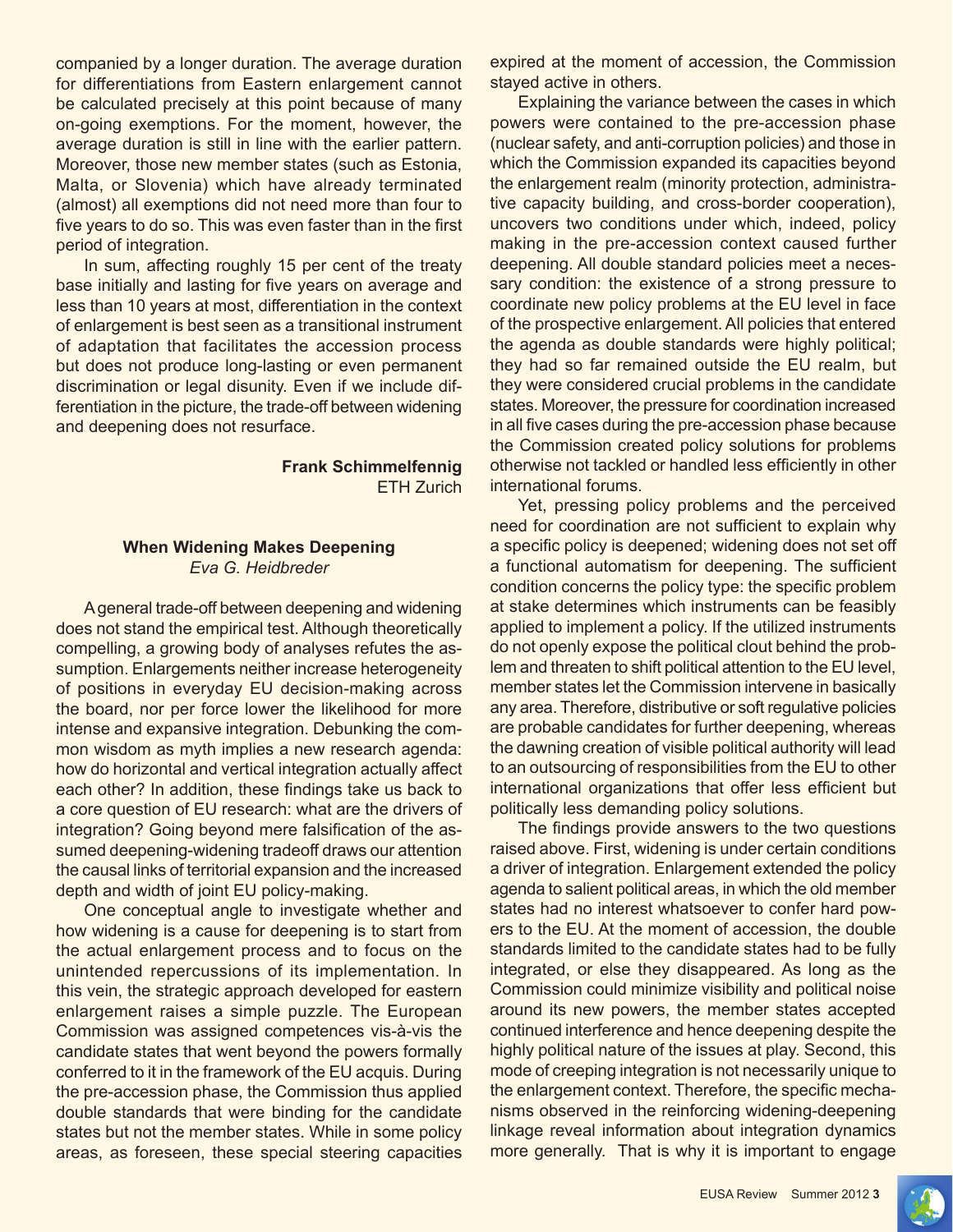with the research agenda that debunking the deepeningwidening trade-off has opened up.

#### **Eva G. Heidbreder,** University of Konstanz

#### **Reference**

Heidbreder, E. G. (2011) The Impact of Expansion on EU Institutions (New York: Palgrave/Macmillan)

# **Wider and Deeper? Enlargement and Integration in the European Union**

*Jonathan Slapin, Anand Menon* and *R. Daniel Kelemen*

The potential impact of widening – the enlargement of the EU to include additional member states – on deepening – increasing the scope and strength of the EU's powers – has been a central concern of many EU scholars and of many public debates about the EU's future. Yet while the relationship between widening and deepening is recognized as one of the 'big questions' in the field of European integration, many academic and policy analyses remain based on the recitation of dubious 'common wisdoms' – above all the assumption that widening impedes deepening.

The notion that widening should impede deepening has intuitive appeal and has found resonance in the theoretical literature, particularly in the IR literature on multilateral cooperation and collective action. Yet if we look to the empirical record, it is not clear that such claims are well founded.

Our quantitative analysis of both federations and international organizations (specifically regional trade agreements) reveals no correlation between size and depth. Turning to the EU itself, widening and deepening have often gone hand in hand. Anticipation of the possible consequences of enlargement has frequently led member states to introduce institutional reforms that deepen integration. For instance, concern that the 2004 enlargement could render EU institutions unworkable was a central motivation for holding three Intergovernmental Conferences that reformed, and ultimately deepened, the EU.

We argue that an institutionalist account can explain when and how widening and deepening go hand in hand. The impact of widening on deepening depends on the position of the enlargement state relative to the preference distributions of existing member states across a range of policy areas. Unsurprisingly, widening is more likely to impede deepening with respect to an issue if the enlargement state is a preference outlier with an extreme anti-deepening position. However, the impact of adding a laggard state will differ across issue areas and may still encourage deepening. In policy areas where supranational actors already enjoy powers to act in the

face of legislative gridlock, widening may facilitate deepening. While expansion may create legislative gridlock and impede deepening in the short-term, it may also strengthen the role of supranational actors and provide the impetus for institutional changes that encourage deepening in the long term.

 Recent developments within the Union seem to confirm our theoretical expectations. Not only has EU decision making continued to function in a wider Union, but widening has promoted institutional reforms that have accelerated deepening. For example, working styles and rules of procedure have been adapted to cope with enlargement – thus, the European Council in June 2002 adopted 'Rules for the Organisation of the Proceedings of the European Council'. Amongst other things, this called for some agenda items to be marked as not being for debate, the Presidency was given the authority to limit speaking time, and limits were imposed on the size of delegations. Similar adaptation has been evident in the Council of Ministers and other bodies.

In contrast to many of the claims made in the literature, we argue that the effect of widening on deepening within organizations is highly contingent upon the nature of expansion. Whether widening impedes or fosters deepening depends upon the preferences of the new members and the nature of decision making rules. Moreover, a difference may exist between short and long term effects. Even if enlargement creates the potential for gridlock in the short term, in may create incentives for more reform in the long run.

> **Jonathan Slapin**, University of Houston **Anand Menon**, University of Birmingham **Daniel Kelemen**, Rutgers University

# **Ever closer or ever wider? Public attitudes towards further enlargement and integration** *Sara B. Hobolt*

Do citizens perceive a trade-off between an ever closer European Union and an ever wider EU? The process of 'widening' the European Union with more member states has often been seen to go hand in hand with the process of 'deepening' integration by transferring more powers to the European Union. Over the past five decades the EU has managed to more than quadruple its membership, while at the same time significantly extending the Union's authority into new competence areas. However, the current economic crisis in the eurozone has exposed deep divisions within the European Union, between euro insiders and outsiders and within the eurozone between the 'paymasters' in the North and the countries in need of financial support in the South. Calls for closer fiscal integration among an inner core of countries cast doubt on the notion that deepening and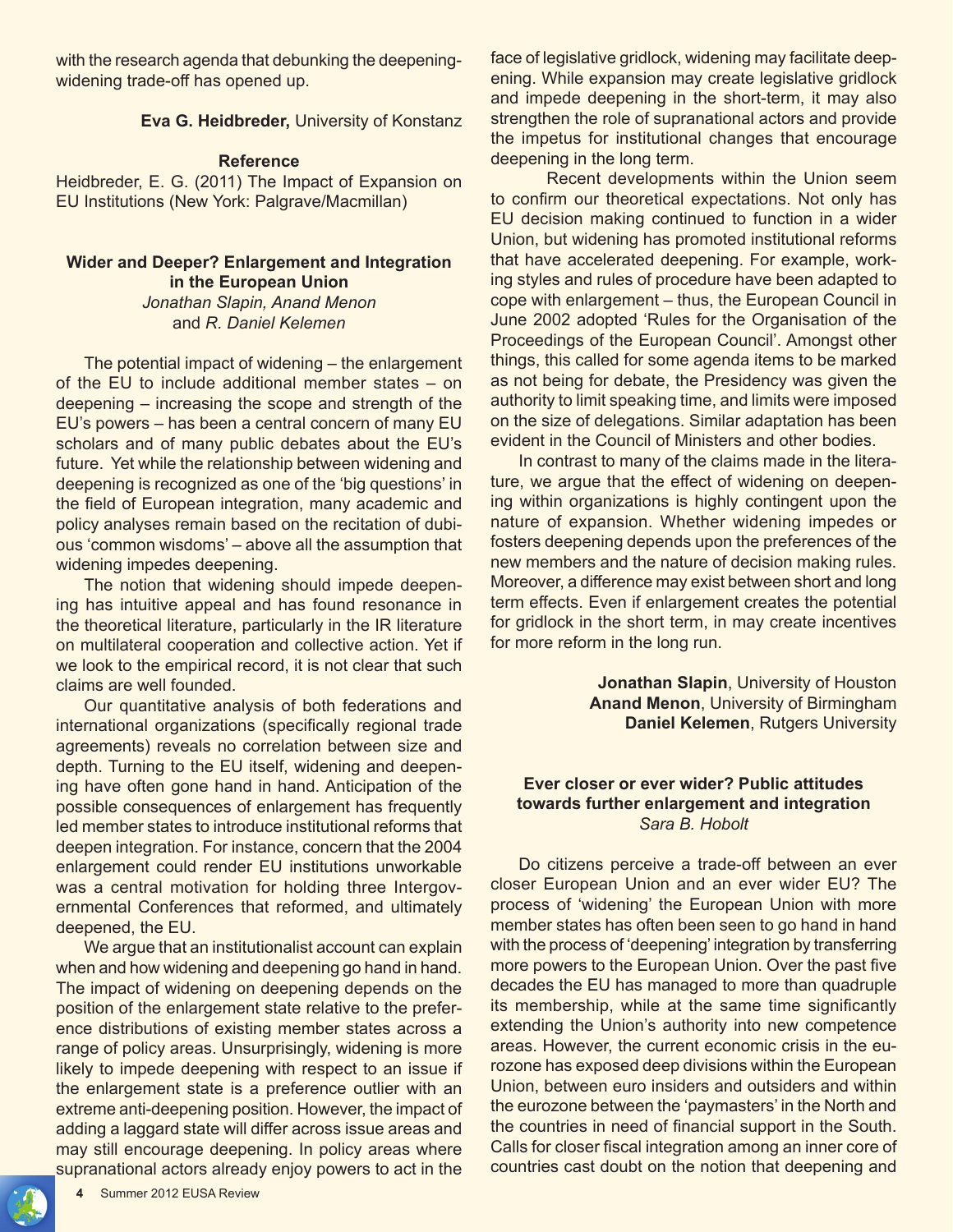widening are complementary, and it has been suggested that such a strategy to "deepen and narrow" is the only way to save the eurozone.

It has become increasingly clear that public support is a necessary requirement for further widening and deepening, but less is known about whether citizens perceive a trade-off between these two integration processes and if so, whether this has become more pronounced in recent years. It is of crucial importance to understand why some citizens see deepening and widening as complementary whereas others perceive them as conflicting. Of particular importance is whether a country's status as an insider or an outsider in the eurozone and net contributor/ net beneficiary of EU funds shapes the way in which citizens perceive the two processes of integration.

Findings from an analysis of Eurobarometer data from the period since the big expansion of the EU in 2004 show that while support for both deepening and widening have declined slightly since the onset of the eurozone crisis, generally these attitudes have remained remarkably stable over time. I do, however, find significant differences across countries in citizens' support for deepening versus widening. While a majority of citizens are either supporters or opponents of both processes, over a third perceive a trade-off between deepening and widening, generally favoring deeper integration but opposing further enlargements. More significantly, such attitudes are concentrated within core eurozone member states and among the better-educated, more knowledgeable citizens. These findings, based on multilevel analysis of Eurobarometer data, are consistent with utilitarian explanations of integration: they suggest that the winners of the integration process want to consolidate and strengthen the union, but close the door to additional (poorer) member states. In net contributor countries, such preferences are notably driven by concerns of additional financial burdens for existing members rather than symbolic considerations.

 These findings have important implications. First, they suggest that attitudes towards European integration are multidimensional and that some citizens have multifaceted opinions on the integration process. Second, they indicate that a one-size-fits-all model of attitudes towards integration may be inappropriate, since the factors that shape attitudes towards deepening and widening are conditioned by the national economic and political context. Finally, these findings could also imply that we are moving towards a more divided multi-speed Europe, as opinion-leaders in the core eurozone countries are reluctant to foot the bill to expand the Union to include more members (and perhaps even bail out current members), whereas they are keen to support further integration among a core of countries.

The EUSA Review (ISSN 1535-7031) [formerly the ECSA Review] is published three times yearly by the European Union Studies Association, a membership association and non-profit organization (founded in 1988 as the European Community Studies Association) devoted to the exchange of information and ideas on the European Union. We welcome the submission of scholarly manuscripts. Subscription to the EUSA Review is a benefit of Association membership.

**EUSA Review** 

Editor: Nicolas Jabko Book Reviews Editor: Susanne Schmidt Managing Editor: Joseph Figliulo

**2011-2013 EUSA Executive Committee** Amie Kreppel, Chair

(University of Florida)

Michelle Egan, Vice Chair (American University)

Adrienne Héritier (European University Institute)

Nicolas Jabko (Johns Hopkins University)

Berthold Rittberger (University of Mannheim)

Susanne K. Schmidt (University of Bremen)

Mitchell Smith (University of Oklahoma)

Alberta Sbragia, ex officio member (University of Pittsburgh)

**Immediate Past Chair (2009-2011)** Adrienne Héritier (European University Institute)

European Union Studies Association 415 Bellefield Hall University of Pittsburgh Pittsburgh, PA 15260 USA Web www.eustudies.org E-mail eusa@pitt.edu

**Sara B. Hobolt**, London School of Economics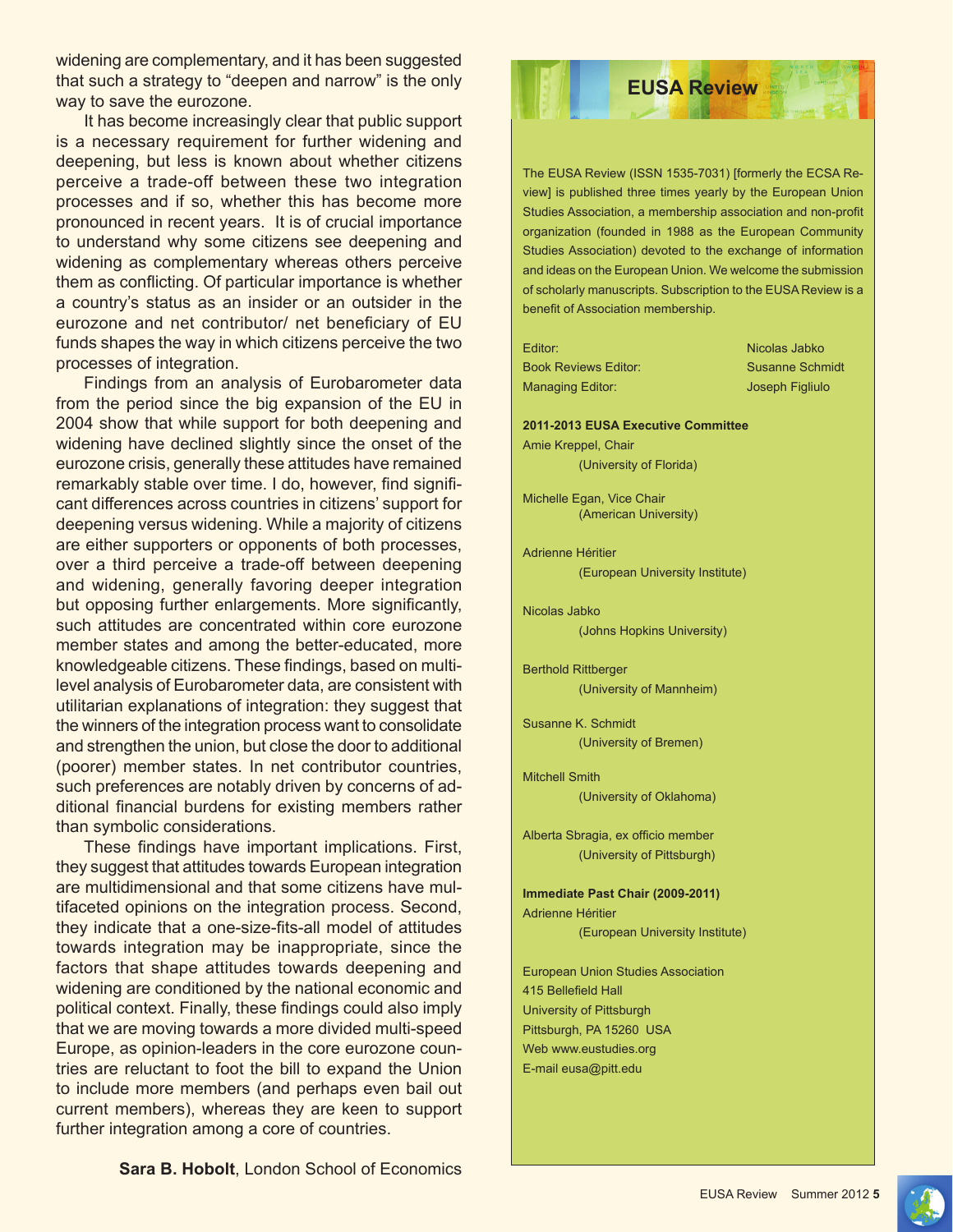

# **EUSA BIENNIAL CONFERENCE**

Baltimore, May 9-11, 2013

Call for papers and panels

The European Union Studies Association invites scholars and practitioners engaged in the study of Europe and the European Union to submit panel and paper proposals for its 2013 Thirteenth Biennial International Conference, May 9-11, in Baltimore, Maryland. This conference also marks the 24th anniversary of EUSA. The Program Committee plans to promote the broadest possible exchange of theoretical approaches, disciplinary perspectives and research agendas. Please note the following:

1. On the basics of paper and panel proposals:

We welcome both paper and panel proposals, particularly those that foster transatlantic dialogue. Panel proposals need to consist of three to four papers.

Participants are limited to two appearances on the conference program (two papers or one paper and one discussant role; chair roles do not count toward the appearance limit). Participants should therefore submit no more than two proposals.

For organizational reasons, the program is subdivided into seven substantive sections (integration theory in the EU and beyond; history and institutions; economics and political economy; sociology, political behaviour and elections; law, public policy and regulation; external relations, enlargement and security; teaching the EU). Please indicate for which section you would like to be considered. Note that there is no fixed number of panels for each section. Choosing one section rather than another does not enhance or diminish your chances of having your paper or panel accepted.

2. Other conditions:

The Program Committee reserves the right to make changes to organized panel proposals, including their composition.

You do not need to be an EUSA member to submit a proposal, but all those appearing on the conference program must be current EUSA members.

We cannot honor individual scheduling requests; by submitting a proposal you agree to be available from 8:30 a.m. on Thursday, May 9 through 6:00 p.m. on Saturday, May 11.

The 2013 Program Committee is:

Program Co-Chairs Adrienne Héritier (EUI) Berthold Rittberger (University of Munich) Mitchell Smith (University of Oklahoma)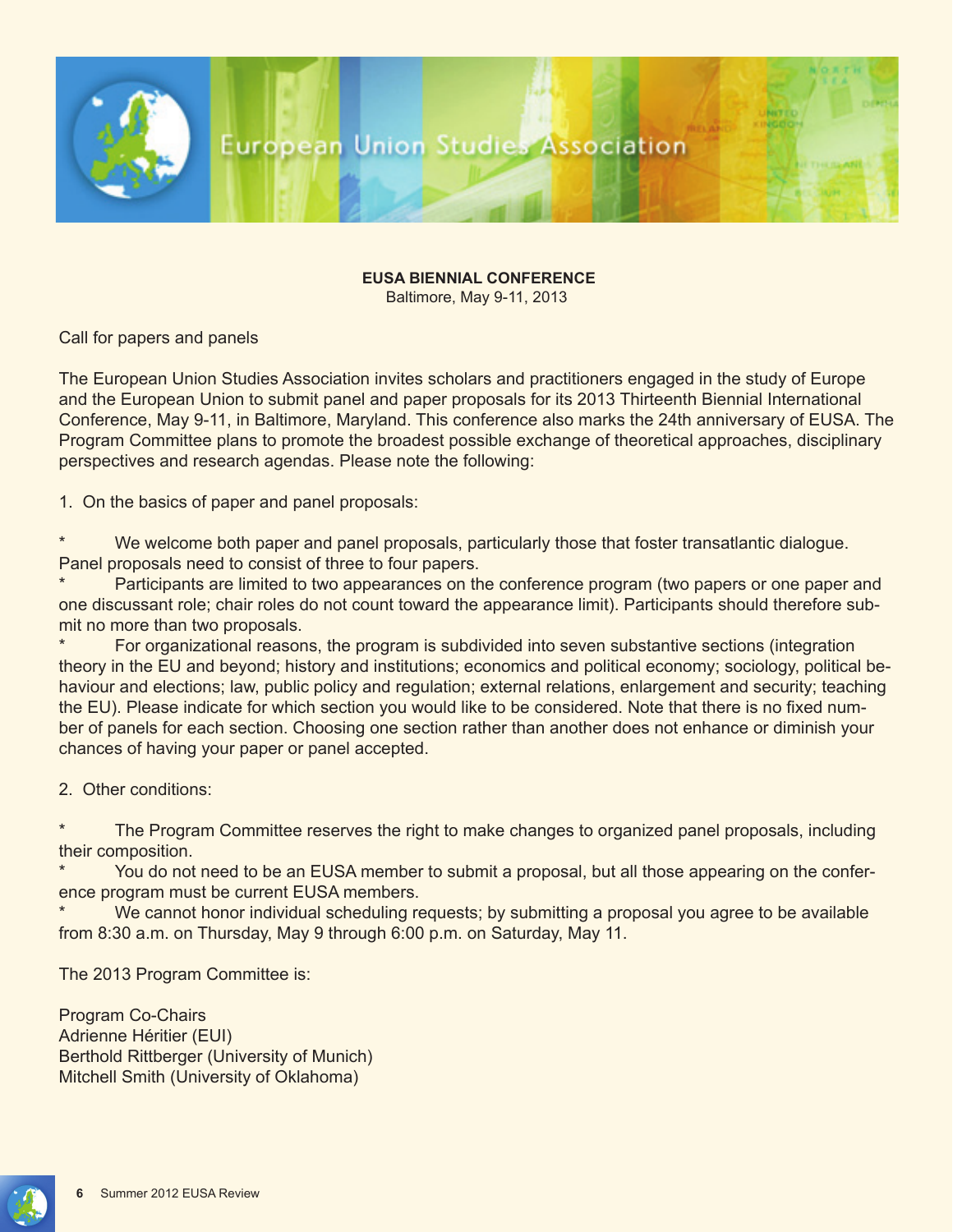

#### **Sections under which proposals should be made:**

Law, Public Policy, and Regulation

Tim Büthe (Duke University)

This section welcomes papers focusing on legal integration and the European Court of Justice, issues of rights and equality, and all substantive areas of EU regulation and public policy-making.

#### History and Institutions

#### Morten Rasmussen (University of Copenhagen)

This section extends to research on the designing and transformation of European political, administrative and legal institutions and the way they operate and develop over time. How do institutions operate under strong problem pressure? Do they absorb shocks by adjusting incrementally or are they subject to profound changes?

#### Sociology, Political Behaviour, and Elections

#### Alexander Trechsel (EUI)

This section raises questions regarding the specific features of European societies and the changes they have been subject to in recent years. How does public opinion react to the transformation of European societies? How do political parties, interest groups and social movements process these changes and influence electoral outcomes and public policies as a response to these transformations?

#### Economics and Political Economy

Waltraud Schelkle (LSE)

This section focuses on economic policies and dynamics ranging from trade to investment, employment, competition, fiscal and monetary policies, and welfare state reform. The section includes research on critical economic developments such as the financial crisis and shifts in the international distribution of economic power.

#### External Relations, Enlargement, and Security

Frédéric Mérand (University of Montréal)

This section includes all aspects of EU foreign and security policy; EU engagement in global governance; and EU development, aid and capacity building operations. The section also includes work on past and potential future EU enlargement and EU relations with neighboring regions.

#### Integration Theory in the EU and Beyond

Walter Mattli (Oxford University)

This section focuses on general questions pertaining to the dynamics of integration such as the factors which drive a deepening or a weakening of European integration, the underlying political processes, structures and modes of governance. It also goes beyond the EU and asks whether similar factors drive regional integration elsewhere (e.g. Mercosur, NAFTA, ASEAN) or whether different factors are at work and produce different outcomes.

#### Teaching the EU

#### John Occhipinti (Canisius College)

This section welcomes paper and panel proposals on any and all aspects of teaching the European Union.

The firm deadline for receipt of proposals is September 30, 2012. You will be notified of the Program Committee's decision regarding your proposal by December 17, 2012.

To submit a paper or panel proposal: All proposals must be submitted via our online proposal submission forms, which will be located at www.eustudies.org beginning August 1, 2012. Proposals must be submitted via the website. We do not accept proposals by e-mail, regular mail or via facsimile. Address all questions about the proposal process to eusa@pitt. edu.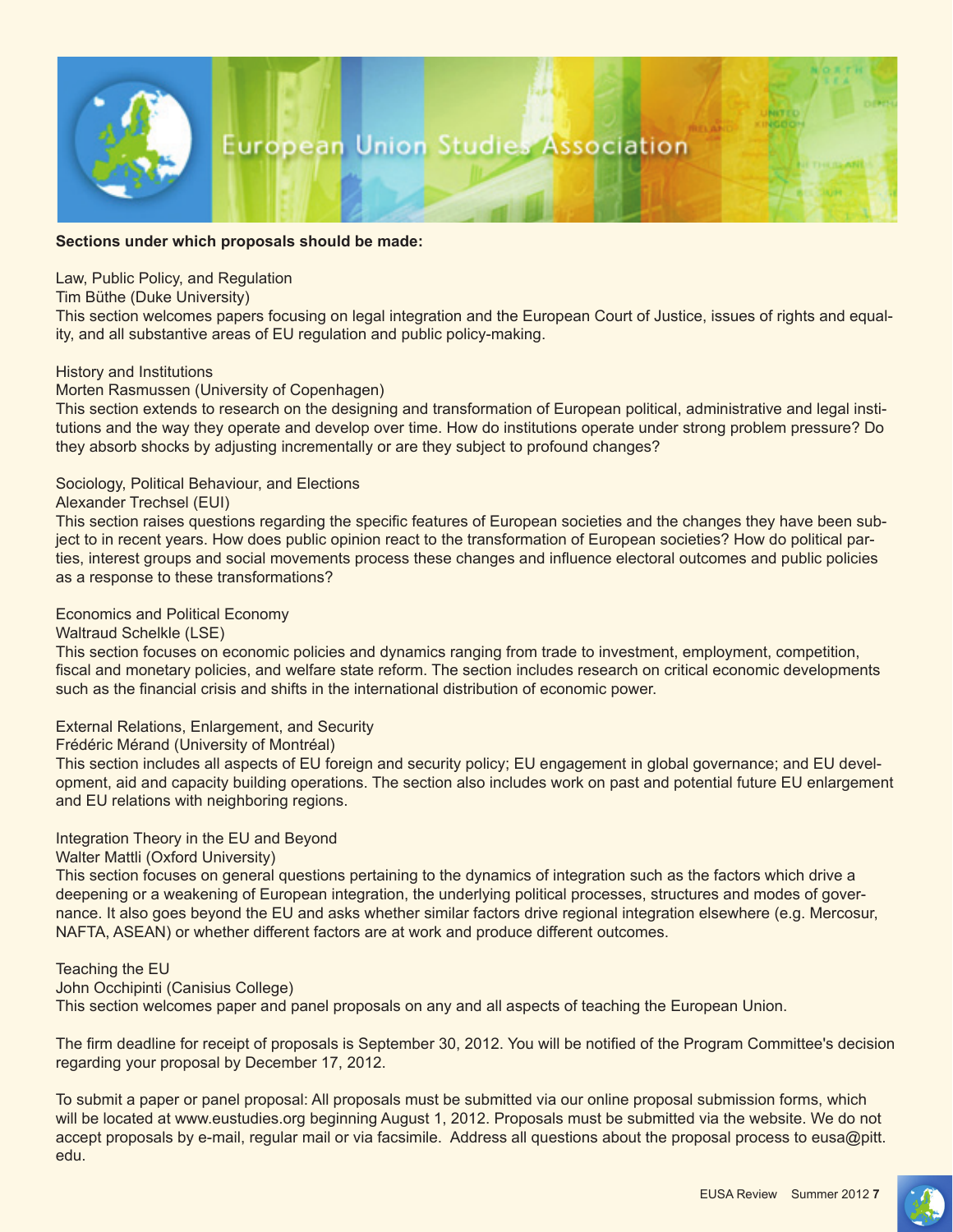

# **EU as a Global Actor Interest Section**

## **The Court of Justice as Global Governance Actor in EU-US Relations** *E.L. Fahey*

The role of the Court of Justice in foreign policy qua Global Governance is both a legal and political question which has attracted little interest from scholars of political science and international relations studying the Court of Justice, less still lawyers. The Court is regarded as having little influence on EU foreign policy generally, even by those less hostile to this viewpoint, and, at the very least, as having expended little time construing or analysing substantive EU foreign policy.1 There is little doubt but that the EU increasingly acts externally as a Global Governance actor, both politically and legally, particularly after the implementation of the Treaty of Lisbon, where it emerges with more legal and unitary coherence. However, its "actorness" is assessed unevenly by lawyers and international relations theorists.2 Most studies of EU "actorness" focus upon the EU institutions more broadly pre-Lisbon, concluding that the EU is both hardly and highly developed in its foreign policy actions.<sup>3</sup> The significance of the actions of the Court qua judicial actor remain very much a political science-like phenomenon- when analysis closely scrutinises what occurs outside the courtroom upon strategic interactions of other institutional actors in response to it unlike legal scholarship, which remains devoted to the study of internal courtroom activities.

Transatlantic relations provide a fertile laboratory for global governance scholarship, but less obviously legal scholarship. Yet despite the waning political importance of the EU to the US, transatlantic relations are rapidly increasing and deepening in number in recent times, particularly in justice cooperation. While more EU institutional actors and agencies, for example Europol or the European Banking Authority, may possibly generate transatlantic relations in law, the Court of Justice has had limited opportunities to review this "high politics" qua "courtroom activities" There is a rising significance of law and legal theory to the Transatlantic Relationship. Transatlantic actors frequently deploy law as a political tool, in one way or another. For example, in 2011, the US House of Representative passed legislation to explicitly prohibit the impact of EU law in the US legal order.4 Another example is constituted by EU amicus curiae submissions before the US Supreme Court in death penalty cases.<sup>5</sup> EU-US policy and law-making is increasingly porous or "outside-in" and "inside-out," between the two legal orders. Thus, the extent to which EU legal rules are transplanted or replicated in the US

is growing, for example, the transposition of REACH in California. And thus the question remains, how would these developments influence the review of specific transatlantic policy and rules by the Court of Justice?

 More specifically, the actual origins for EU-US relations lie mainly in bilateral regulatory cooperation agreements, binding and non-binding rules, between the US and the then EC and now the EU, as well as Protocols, Exchanges of letters. The most "successful" EU-US policy cooperation in Justice and Home Affairs since 9/11 in particular is remark worthy in two other ways- in that it is both recent and prolific, as a field of cooperation in extraordinary times. The extent of these legal obligations and their impact upon individual rights remains far more contentious than merely regulatory cooperation might generate. The US Attorney General, Eric Holder, recently claimed before the European Parliament that no rights violations have ever occurred as a result of any EU-US relations in the context of Justice and Home Affairs, thereby warranting further legal cooperation in these areas and beyond. Whatever about the merits of the substantive content of recent EU-US relations, as a matter of EU law there is a particular novelty to the legal formulation of the agreements entered into, but as a matter of EU law only and no more. For example, the most recent EU-US PNR Agreement expressly states that the Agreement is not a Treaty and is not amenable to review under US law, creating a curious quagmire for EU citizens affected by EU-US measures.

An analysis of the legal effects of Transatlantic measures in the caselaw of the Court of Justice does not reveal much by way of quantity, marginally more than a comparable search of the US Supreme Court.<sup>6</sup> The Court of Justice has also neglected to avail of opportunities or possibilities in litigation to enlarge institutional powers or competences where possible.7 The limited amount of caselaw in this regard is indicative of much about the legal contours of EU-US relations. The Court has not perhaps acted in the interests of a "European" unified approach to EU-US relations, prior to the Treaty of Lisbon at least, however imperfect or challenging such an approach might seem to push for coherence. Nor has the Court acted to strengthen citizens' rights or the hand of individual institutional actors, particularly in its recent high profile PNR decision, where on the contrary the Court may in fact be interpreted to have "gifted away" the power dynamic. The possibilities for the Court are, however, manifold, where it may act as an agent of change in global governance and also as guardian of individual rights, if it so wishes.

# **E.L. Fahey** Amsterdam Centre for European Law and Governance

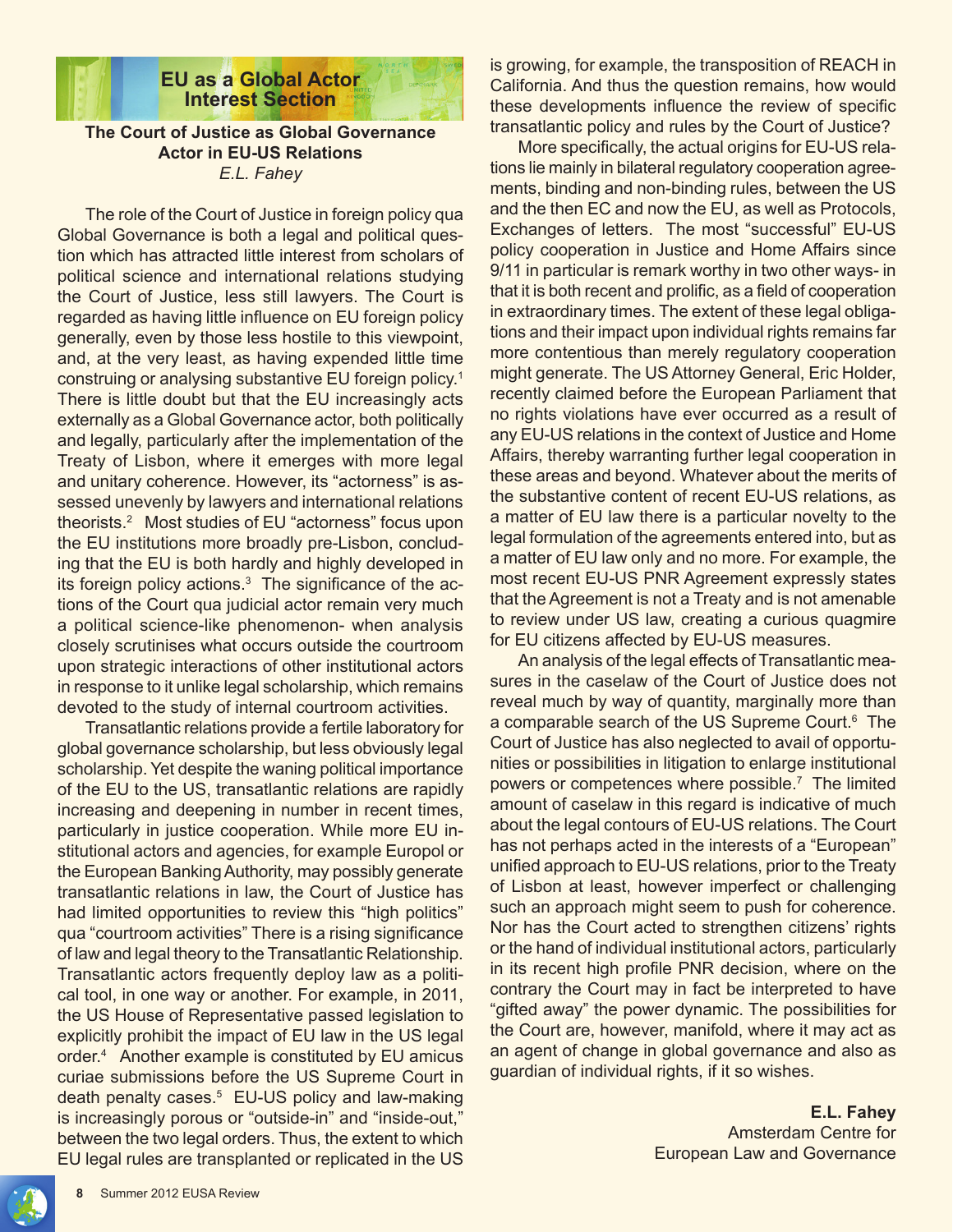#### **Notes**

1. De Witte, B. (2008) 'Too much constitutional law in the European Union's Foreign Relations?' in B. De Witte and M. Cremona (eds.), EU Foreign Relations Law: Constitutional Fundamentals (Hart Publishing, Oxford and Portland Oregan 2008) p. 11.

2. See the analysis of Kaunert, C. (2010) "Europol and EU Counterterrorism: International Security Actorness in the External Dimension" Studies in Conflict and Terrorism, 33: 7, pp. 652-671.

3. Manners, I. (2002), Normative Power Europe: A Contradiction in Terms? Journal of Common Market Studies, 40: pp. 235–258; Nicolaidis, C. & Howse, R. (2003) "This is my EUtopia…narrative as power" in J.H.H. Weiler, I. Begg & J. Peterson (eds). Integration in an Expanding European Union (Oxford: Blackwell) pp. 341-366

4. HR 2594 European Union Emissions Trading Scheme Prohibition Act of 2011 was passed by the US House of Representatives in late October 2011 purporting to prohibit the application of EU law to US airline carriers.

5. Atkins v. Virginia 536 US 304 (2002); Roper v. Simmons 2004 WL 1619203 (US). See the excellent account given Cremona, M. (2011) "Values in EU Foreign Policy" in M. Evans & P. Koutrakos eds., Beyond the Established Legal Orders Policy interconnections between the EU and the rest of the world (Oxford: Hart Publishing) pp. 275-317.

6. A search in Curia for "transatlantic"- searching for transatlantic-related documents yields 14 documents (31 January 2012), not all of which relate to substantive law (eg references to a transatlantic flight in a consumer law dispute or a transatlantic law journal). A comparable search in the US Supreme Court yields five results, none of which are substantive results either (2 February 2012).

7. For example: Case C-233/02 French Republic v. Commission [2004] ECR I-2759 (EC-US Guidelines on Regulatory Cooperation and Transparency) Case 142/88 Hoesch AG & Federal Republic of Germany v. Bergrohr GmbH [1989] ECR I-3413 Arrangement in exchange of letters Case C-327/91 France v. Commission [1994] ECR I-3641 1991 (EC-US Competition Cooperation Agreement); the so-called Open Skies caselaw eg; C-467/98 Commission v Denmark [2002] ECR I-9519; Case C-523/04 Commission v. Netherlands [2007] ECR I–3267; Passener Name Records (PNR)- Joined Cases C-317/04 and C-318/04, European Parliament v Council and Commission, Judgement of the Grand Chamber of 30 May 2006, [2006] ECR I-4721.

The EUSA Executive Committee is pleased to announce the online publication of the first EUSA Biennial Conference Special Issue of the Journal of European Public Policy (JEPP). This Special Issue includes seven (revised) papers selected by peer review from amongst those nominated by discussants and chairs as among the best presented at 2011 Biennial EUSA conference. The Special Issue can be found at http://www.tandfonline. com. The paper version is now available.

We look forward to continuing this collaboration between JEPP and EUSA in the future and expect that 6-8 papers from the 2013 EUSA Conference, May 9-11, 2013, to be held in the Baltimore/Washington DC metro area, will again be selected for publication in a future special JEPP/EUSA issue.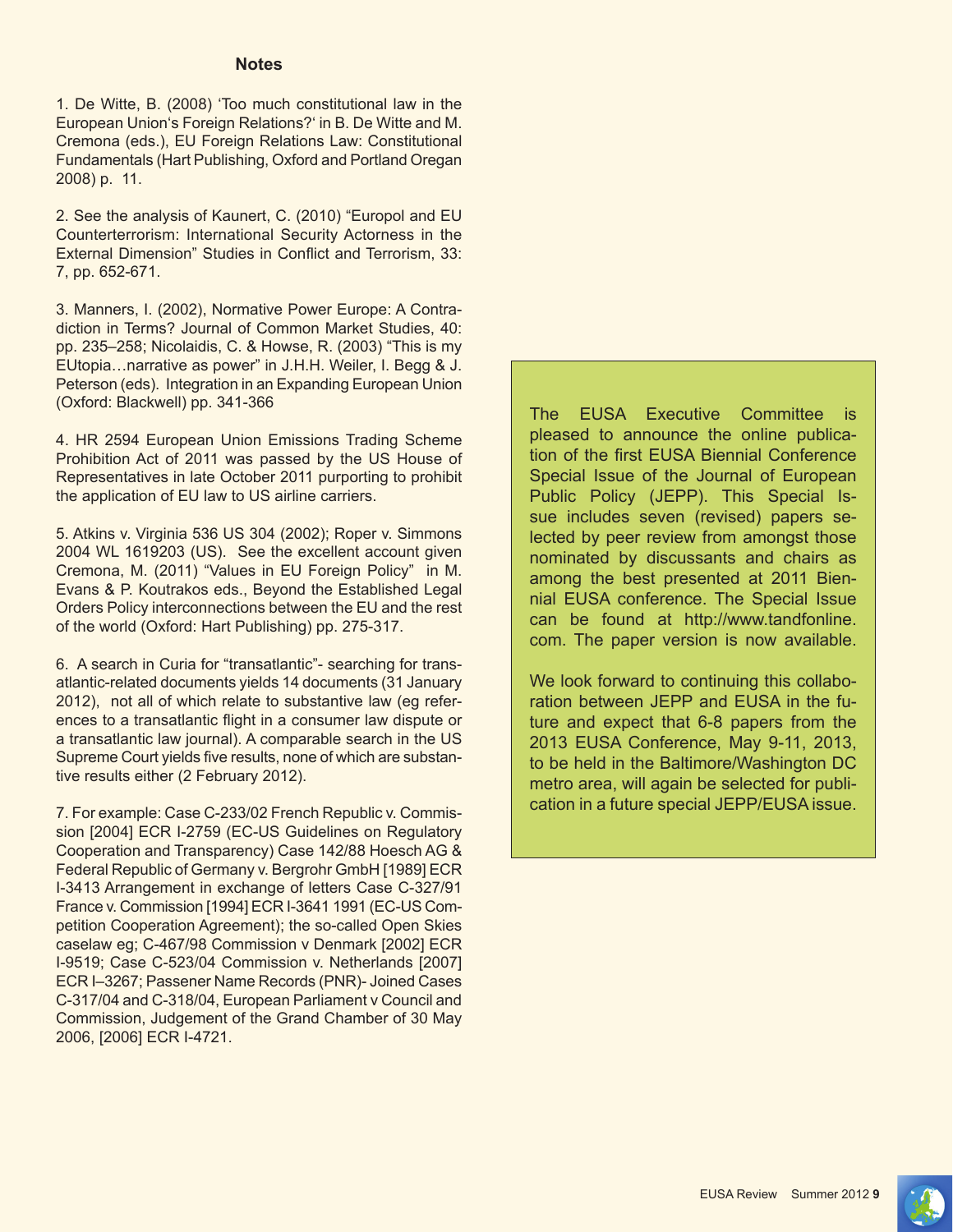#### **Opening Pandora's "Toolbox:" The European Union as an Actor of "World Society"** *Didem Buhari*

Given the recent economic, social, and political crises in Europe, it would be timely to study the EU's global actorness from a global perspective that transcends the dichotomous thinking reinforced by the strategic-normative debate. The "World Society School" led by John W. Meyer (also known as the Stanford School's sociological institutionalism) introduces analytical tools – "world society", "ritualized rationality", and "disinterested actorhood"- to expand our understanding of global politics and society (see Drori and Krücken 2009; Boli, Gallo-Cruz and Mathias 2010; Buhari-Gulmez 2010). To begin with, rather than being insulated or cut off from the external environment, the EU is embedded in a "World society", i.e. a decoupled, centreless, and dynamic global entity that provides universalistic blueprints for how to understand and behave in the world (Meyer 2001). Both the compliance deficit within the EU and the chronic failure to define European cultural identity (Biebuyck and Rumford 2011) reinforce the assumption that the EU's agency is less constituted by intergovernmental bargains or a particular cultural centre than global scripts -termed "global cultural myths" by Meyer and Rowan due to their historicity and bias for liberalism and scientism- actively promoted by epistemic, professional communities and international organizations that cultivate a global mindset. The emphasis on the EU's embeddedness in the global renders the traditional accounts of the EU's global actorness highly problematic.

Rather than embracing the dichotomy of selfinterested vs. norm-driven actorhood, the World Society scholars suggest acknowledging "disinterested actorhood" (Meyer and Jepperson 2000). Disinterested actors are those who advise "proper" (or selfinterested) actors on how to think and act by providing the latter with not only normative but also cognitive scripts enacted at the global level and thought to be universally applicable. By definition, disinterested actors include international organizations, professional and epistemic communities who are not only problemsolvers but also "trouble-makers" due to their constant efforts to rethink, reframe, and reorganize modern society and politics. Their scripts are followed by modern actors -including nation states, societies, regions, groups, and individuals- who rely on external recognition and legitimation. In this context, due to its active contributions to the enactment and spread of global standards, the EU is a disinterested actor that is a crucial part of global legitimation processes. A recent study on the disinterested aspect of the EU's global actorness is developed by Joseph Jupille and Brandy Jolliff (2011:9-13). Accordingly, compliance with the EU implies a search for external legitimation: the EU is seen as an authority that provides globally legitimate templates for action. Accordingly, in addition to its "market power" (Damro 2011) and "normative power" (Manners 2008), the EU holds the authority to problematize, transform, and reframe (in line with world society scripts) the taken-for-granted visions of existing problems and available solutions in the national realm. For instance Turkey, an EU candidate country that is infamous for its failure to implement strategic and normative conditionality, has already experienced radical processes of cognitive transformation involving the redefinition and reframing of key political concepts such as national sovereignty, secularism, and minority amongst others. This means that the EU's conditional pressures do not only trigger strategic and normative debates, but also cognitive efforts to embrace globally endorsed definitions, categories, methods, and solutions.

Finally, the World Society School challenges the prevailing dichotomy of optimal vs. bounded rationality -or Calculus vs. Cultural logic (Hall and Taylor 1996) or logic of expected consequences vs. logic of normative appropriateness (March and Olsen 1998) which respectively inform rationalist and constructivist approaches to the EU's global actorness. The optimalbounded rationality debate centres on determining whether (i) the EU's actorness follows "utility-maximization" or "satisficing", (i) the EU's behaviour is instrumental or norm-driven, and (iii) environmental effects on the EU are of strategic or of normative character (See Table 1). While optimal rationality focuses on one's tendency to compute all possible outcomes of an action before acting, bounded rationality highlights the time, normative, and cognitive constraints that lead one to fail in one's search for optimal solution. Alternatively, the World Society School treats rationality as a cultural norm that constitutes legitimate actorhood in the modern world, rather than an inherent 'fact' of social and political life. In this sense, actors resort to post-hoc rationalizations to justify their scripted behaviour. By using the term 'ritualized rationality', the World Society School helps to uncover the general tendency to follow the logic of heuristic decision-making. Such logic involves using mental short cuts to understand complex phenomena (Leading political scientists on heuristics are Herbert Simon, Daniel Kahneman, Alex Mintz). Hence, without knowing anything about the topic at hand, one still finds a short cut to judgment by referring to an abstract principle or an authority that one deems legitimate (Johns 2009:575).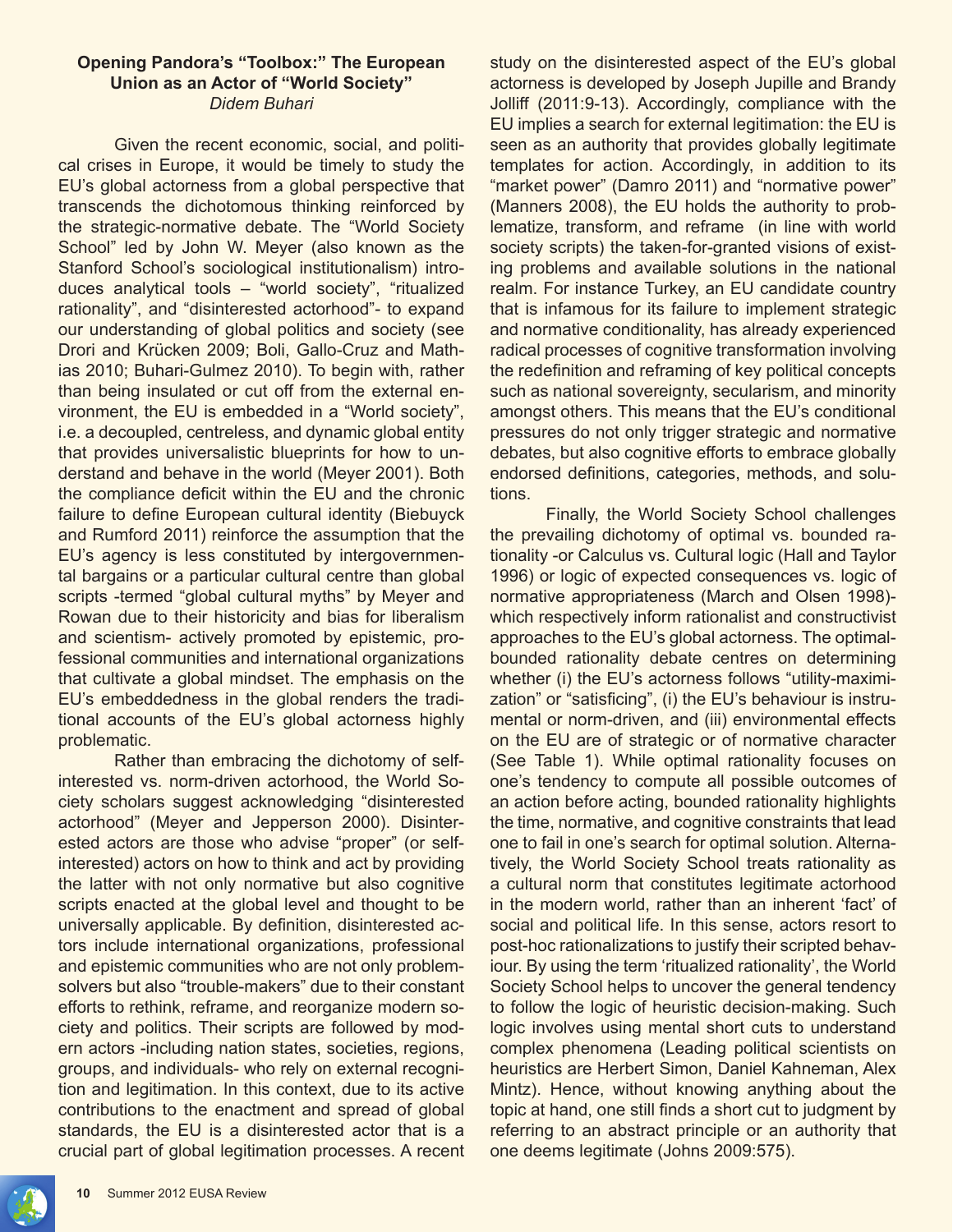So, unlike optimal and bounded rationality which assume that actors inherently seek to maximize efficiency, ritualized rationality de-emphasizes purposive actorness. It rather draws attention to the ceremonial and post-hoc nature of rationalizations underlying actorness: "ritualized rationals" embrace scripts not solely because they are certain that the latter could solve their particular problems or grant them normative superiority, but also –and most importantly- because the scripts are globally endorsed and have a "taken-for-granted" character. According to such path-breaking perspective, the EU's frequent reference to scientific and UN- or INGO-promoted "evidence" reinforces the assumption that EU-led reforms are embraced abroad not only because they are "beneficial" or "appropriate" but also because they are globally endorsed/legitimated. This suggests revisiting interest-based accounts of the EU's effect on domestic politics and society: Compliance with the EU conditionality tends to be 'ritualized/ceremonial' rather than a clearly "thought-out" process. As if performing a ritual, national parliaments pass EU-led reforms that have been lumped together without much consideration of their specificities; and no parliamentarian has much idea of how to put these reforms into practice in a specific context. However, under the constitutive effects of global rationalization processes, national decisionmakers resort to post hoc instrumental explanations for their scripted behaviour (Meyer 2007:795). Consequently, it is difficult to apprehend the bias introduced by post hoc rationalization, which misleads many to favour strategic accounts of the EU's global actorness. Nevertheless, serious political research usually reveals confessions made by national political elites that 'the national interest is something you invent on your way to the airport' (quoted in Sjursen 2006:99).

In sum, the study of the EU's global actorness needs a global theory that transcends prevailing dichotomies in political research. The World Society School introduces important "tools" –world society, disinterested actorness, and ritualized rationality- to move beyond a possible theoretical impasse by grasping the cognitive dimension and thus, the "bigger picture" in European studies. It puts a special emphasis on the cognitive transformations the EU is triggering through its conditional stimuli. The World Society School also revolutionizes studies on the relationship between Europe and globalization with its structurationist approach: Instead of being merely a gatekeeper against global flows (as evoked by terms such as Schengenland or Fortress Europe), the EU could also be thought as a gateway to global legitimation processes due to its primary role in enacting and spreading the world society's scripts (Rumford and Buhari-Gulmez 2011; Rumford and Buhari-Gulmez 2012).

#### **Didem Buhari**, University of London

| Rationality                    | Optimal               | <b>Bounded</b>               | Ritualized                |
|--------------------------------|-----------------------|------------------------------|---------------------------|
|                                |                       |                              |                           |
| <b>Actor-Action</b>            | Actor effectuates and | Actor effectuates action but | <b>Action constitutes</b> |
| <b>Relationship</b>            | reverses action       | is less able to reverse it   | actorness                 |
| <b>Impact of Environment</b>   | Only limited effect   | Broader effect               | <b>Broadest effect</b>    |
| on Actor                       | Constraining          | <b>Both Constraining and</b> | Constitutive              |
|                                |                       | Constitutive                 |                           |
| <b>Actor's Relationship to</b> | Instrumentalization   | Both instrumentalization     | Non-problematization      |
| its Environment                |                       | and internalization          | (take for granted)        |
| <b>Actor's Awareness of</b>    | High                  | Lower                        | Lowest                    |
| <b>Environmental Effect</b>    |                       |                              |                           |

# **Table 1. Three types of rationality**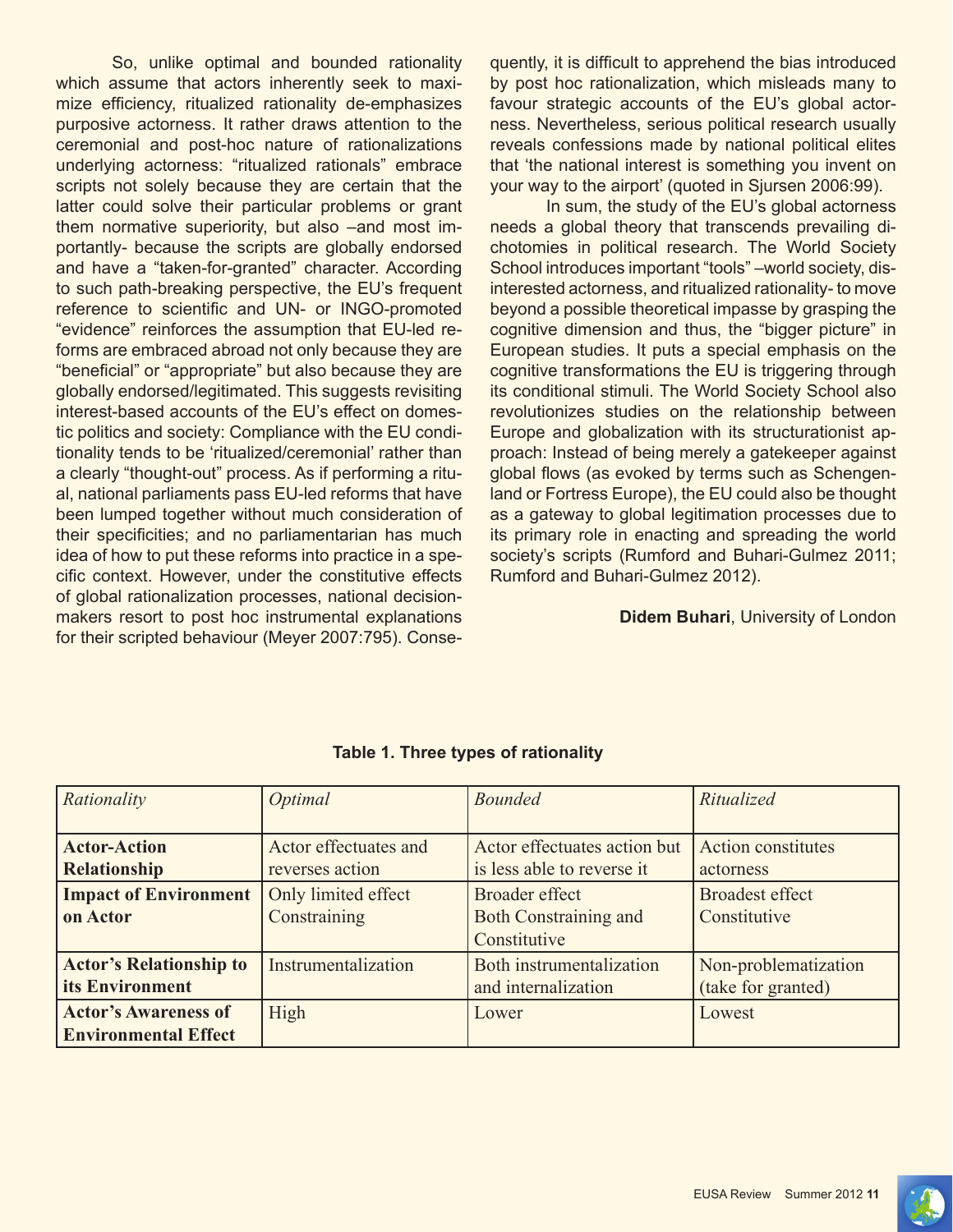#### **References**

Biebuyck, William & Chris Rumford (2011), "Many Europes: Rethinking multiplicity", European Journal of Social Theory 15(1), 3-20.

Boli, John, Selina Gallo-Cruz, and Matthew D. Mathias (2010) "World society, world-polity theory, and international relations", in The International Studies Encyclopedia, ed. Robert Denemark. Malden, MA: Blackwell. http://www.isacompendium.com/public/

Boli, J. & Thomas, G. (eds.) (1999) Constructing World Culture: International Nongovernmental Organizations Since 1875, Stanford, California: Stanford University Press.

Buhari-Gulmez, Didem (2010) "Stanford school on sociological institutionalism: A global cultural Approach", International Political Sociology 4(3): 253–70.

Damro, Chad (2011) "Market Power Europe", European Union Studies Association Twelfth Biennial International Conference, Boston (Massachusetts USA), 3-5 March 2011.(reprinted in JEPP March 2012).

Drori, Gili S., and George Krücken (2009) "World society: A theory and research program in Context", in World society: The writings of John W. Meyer, ed. G. Krucken and G.S. Drori, 1–32. Oxford: Oxford University Press.

Jupille, Joseph and Brandy Jolliff (2011) "Regionalism in the World Polity", European Union Studies Association Twelfth Biennial International Conference, Boston (Massachusetts USA), 3-5 March 2011.

Manners, I. 2008, "The Normative Ethics of the European Union", International Affairs 84(1): 65-80. Meyer, John W. (2007) "Reflections on Institutional Theories of Organizations", in Handbook of Organizational Institutionalism, edited by R. Greenwood, C. Oliver, R. Suddaby, and K. Sahlin-Andersson. Thousand Oaks: Sage.

Meyer, J. W. 2001, "The European Union and the Globalization of Culture", in Institutional Approaches to the European Union, edited by S. S. Andersen,

Arena, Oslo, p. 227-45.

Meyer, John W., and Brian Rowan (1977) "Institutionalized Organizations: Formal Structure as Myth and Ceremony", American Journal of Sociology 83 (2): 340–363.

Meyer, John W. and Ronald Jepperson. (2000) "The 'Actors' of Modern Society: The Cultural Construction of Social Agency", Sociological Theory 18 (1): 100–120.

Rumford, Chris, and Didem Buhari-Gulmez (2011) "Contradictions in European integration: A global perspective", in Global trends and regional development, ed. Nikolai Genov, New York, NY: Routledge.

Rumford, Chris and Didem Buhari-Gulmez (2012) "The European Union", in George Ritzer (ed.) Encyclopedia of Globalization (5 volumes), Wiley-Blackwell.

Sjursen, Helen (2006) "Values or Rights? Alternative Conceptions of the EU's 'Normative' Role", in The EU's Roles in International Politics: Concepts and Analysis, edited by O. Elgstrom, and M. Smith. London: Routledge.

Soysal, Yasemin (1994) Limits of Citizenship: Migrants and Postnational Membership in Europe, Chicago: University of Chicago Press.

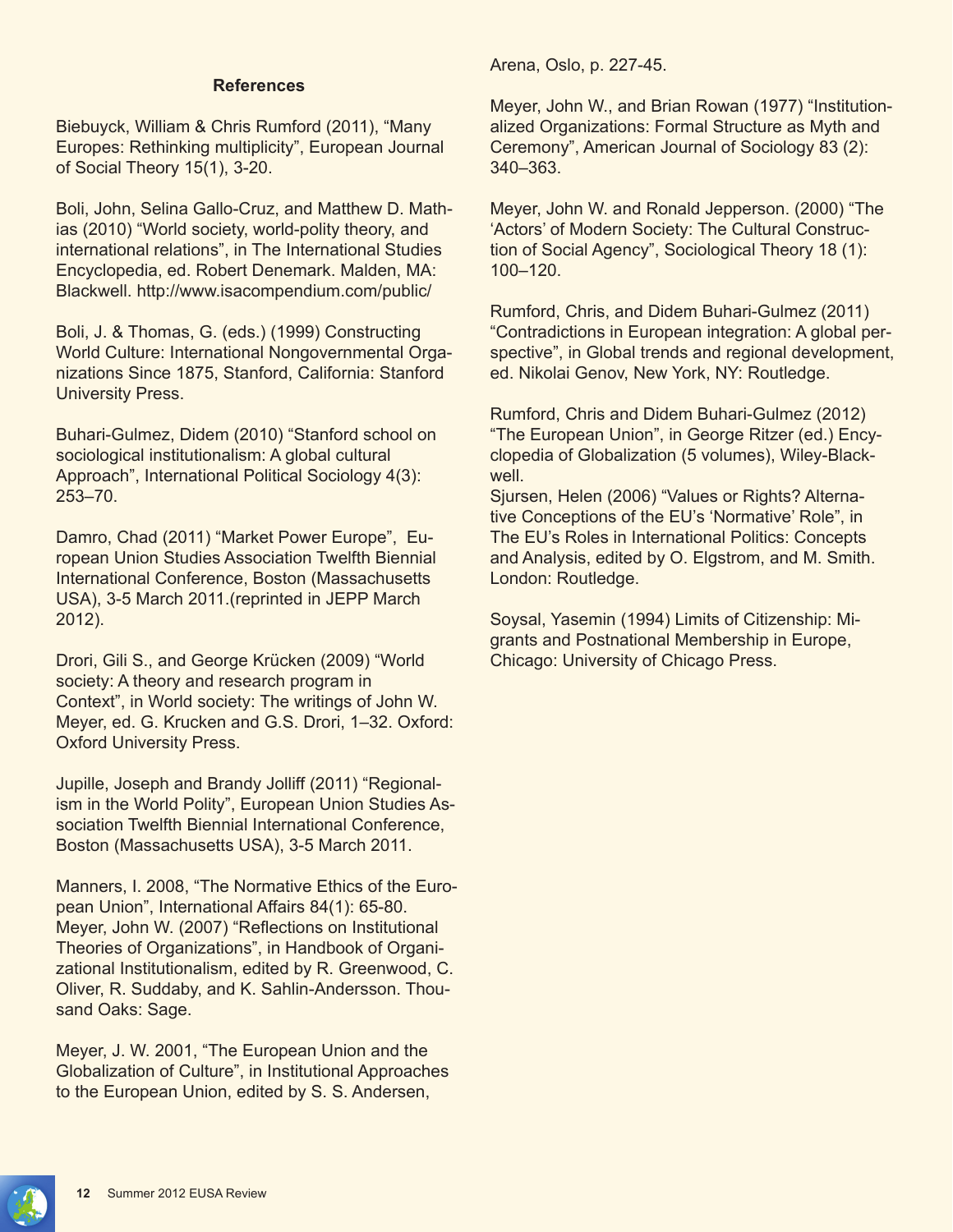

## **Commerce, Crisis, and EU Health Policy** *Holly Jarman*

Reactions to the economic crisis in Europe frequently involve retrenchment of public health care, and in a few countries explicit privatization of health care responsibilities. Moreover, the European Union's existing policy frameworks, and developing agendas as distinct as health care services regulation and peripheral bailouts, are creating an explicitly pro-market framework for health care.

European states are currently maintaining a precarious balance between the old models of health policy decisionmaking in the context of welfare states, and the new realities of global markets. Ongoing trends towards the commercialization and globalization of healthcare pose significant challenges for European policymakers. Legal frameworks governing crossborder healthcare -the movement of patients and medical professionals from one state to another, the commercial presence of foreign health providers, and crossborder health services- have been created which need to be supplemented by stronger policies if they are to fulfill member state promises to promote high quality healthcare that is broadly accessible.

#### **Some Context**

Now might not seem like a good time to call for the strengthening of health systems in European Union member states. As I write this, the Eurozone is experiencing yet another wave of political turmoil and economic uncertainty in the ongoing, slow motion car wreck that is the current financial crisis. Strategies to bring back economic growth in ailing EU countries have revolved around debt reduction, to be achieved via public spending cuts, which frequently include cuts to health and social services.

Under great pressure to appease markets and debtors, several member states have dismembered their health systems. Ireland, a historically underfunded health system, saw its health budget cut by 26 per cent in 2009, with a further Eur746 million cut for 2011. In Greece, the health budget decreased by Eur1.4 billion in 2011, with deep and rapid cuts to hospital funding. In the same year, Italy announced extensive budget cuts to health care infrastructure, research funding, and disease prevention, and tight new budget caps on regional pharmaceutical spending (Mladovsky, Srivastava, Cylus, et. al. 2012). Other governments, such as the United Kingdom and Portugal, have radically

reformed their health systems in an attempt to control the rising costs of care.

On top of the current economic instability and pressure for austerity, European governments already face some severe longterm challenges which will impact their health systems in the decades to come. Depending on the state, these challenges can include aging populations which require more care and pay fewer taxes, shortages of healthcare professionals such as doctors and nurses, or rising healthcare costs which challenge public budgets. In trying to tackle these issues over several decades, governments have introduced successive policies aimed at rationing access to treatment and limiting price rises. It can be argued that European welfare states have entered an era of permanent retrenchment, a 'silver' age of more limited state-sponsored health and social services which pales in comparison to earlier models of the welfare state (Ferrera 2008).

Both these short and long term factors have placed considerable pressure on health budgets. But there are other, simultaneous, trends which are just as important in shaping current and future health policy. While member states enact austerity measures, officials at the European level are focussing on making markets. Strategies to bring back economic growth put forward by the Commission focus extensively on negative integration and the liberalization of services throughout the internal market. The proposed Single Market Act, adopted by the Commission but not yet by member states, calls for the standardization of services at the European level via the European Standardization System, liberalization of public procurement policies, simplified procedures for mutual recognition of mobile workers, and the construction of a 'digital single market' which can empower consumers and increase the 'effectiveness' of public services and procurement (European Commission 2011).

Finally, these measures have been put forward in the context of ongoing international trends in healthcare which are promoting the creation of crossborder markets in health. Many states, both within and outside the EU, are interested in promoting themselves as destinations for Europeans seeking to undergo medical treatment. Patients around the world are choosing to travel for various reasons, including to access certain specialist procedures unavailable in their home state, bypass long waiting lists, or to obtain care at a lower cost (Glinos et. al. 2010). As states invest in attracting patients from elsewhere, they are creating strong commercial lobbies which support liberalizing trade in health services at the global level.

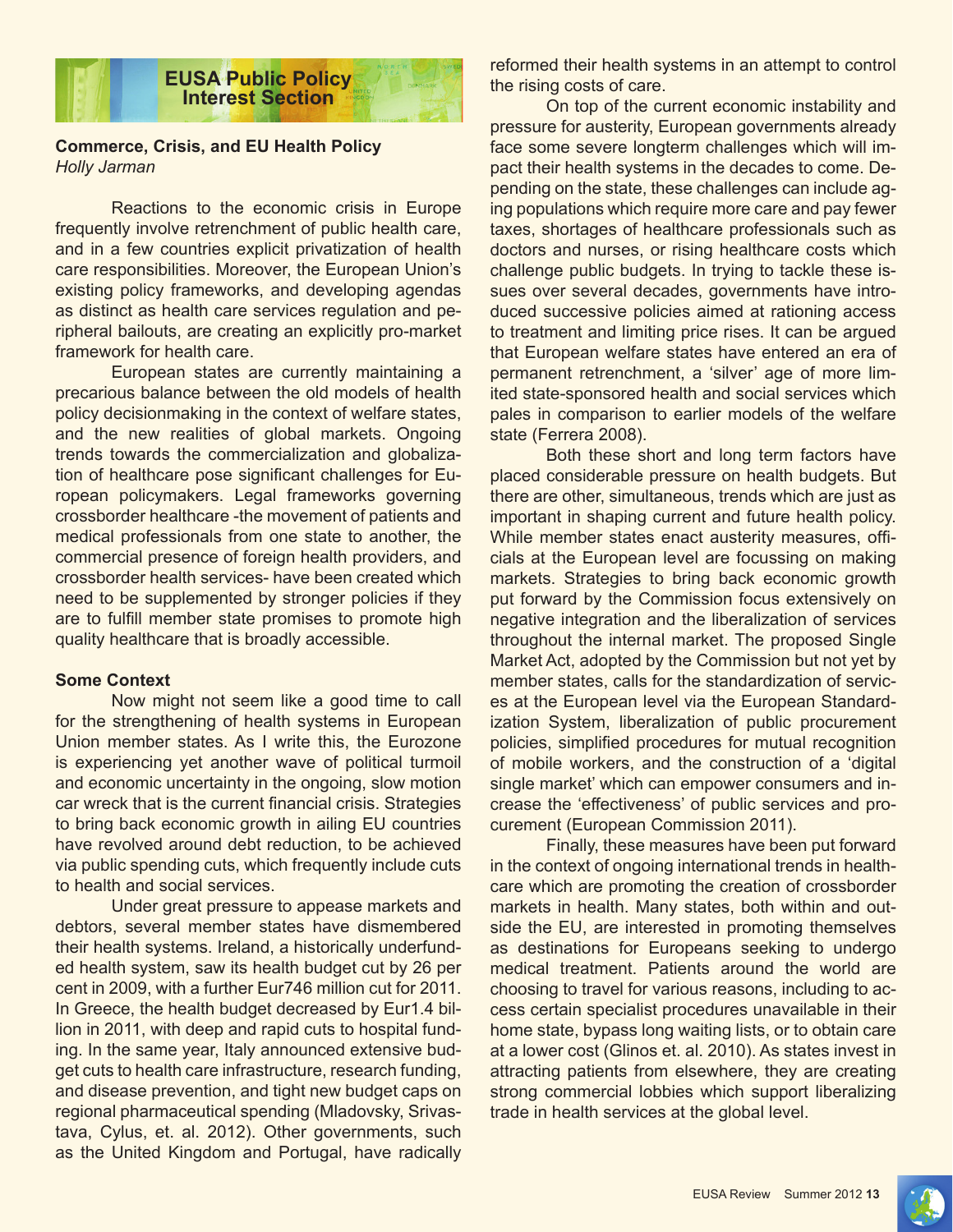# **What might the EU do? Who has health policy competence?**

What explains how the EU can do these things? The adoption of austerity and retrenchment measures, the proposed 'relaunch' of the internal market, and the ongoing globalization of healthcare markets, are part of a new and distinct policy environment for European health systems. This policy environment is more international than in previous decades. It contains weaker proponents of public services, and more officials, managers, cross-national companies and other organizations supporting private ownership, operation, and funding of healthcare services. It is politically conflictual, and legally complex. How well will the EU institutions and member states adapt to this new environment?

Substantial health policy competence at the EU level is relatively new. Although the central EU institutions have had some ability to coordinate elements of health systems and public health policies for decades, passing important legislation in blood and cancer policy, and crossborder emergency care, this authority has not always been explicit in the EU treaties themselves.

In the last few years, this picture has begun to change, with a much broader EU-level health policy realized and implemented through internal market law. This has happened in three ways. First, through a series of European Court of Justice decisions which established de facto EU competence in health services by applying the principles of internal market law. Second, by the Directive on the Application of Patients' Rights in Crossborder Healthcare, which translated the ECJ jurisprudence into legislation using the language of human rights and consumer choice. And third, through the Lisbon Treaty, which granted the Union new powers to set public health policies in areas such as health security, alcohol policy and tobacco control.

In contrast with their historically weak powers in health, the EU institutions have long held stronger authority over aspects of the internal market and external trade, meaning that existing EU competences to shape markets have a strong influence over the direction of EU health policy. Internal market law is the most common form of EU law. It is a shared competence, although the Union holds important powers to set some of the laws which shape the internal market, in areas such as competition policy. Although there has been considerable political resistance to the application of internal market law to health among both member states with publicly funded health systems and social policy activists, the ECJ has consistently rejected arguments that health services are 'non-economic' and

that they should be excluded from the internal market (Hervey 2011).

The modern EU was built around a customs union, and the Common Commercial Policy, which applies a common external tariff to goods entering the Union, is one of the oldest EU competences. Until the Treaty of Lisbon, the Commission and the Council dominated trade policymaking among EU member states. The Commission could propose trade policy agenda items to the Council, which would in turn formulate a mandate for the Commission to negotiate on behalf of the EU member states. The TFEU greatly enhanced the role of the European Parliament in this process, with framework legislation in trade and investment, and implementing legislation for the Common Commercial Policy are now decided using the ordinary legislative procedure (Kleimann 2011).

To date, the EU has not made many commitments in international trade negotiations to liberalize external trade in health services, but it has made some qualified commitments in the areas of hospital and social services. The TFEU takes an important step by making trade in services an exclusive Union competence, which potentially reduces the need for mixed agreements requiring national parliamentary ratification (Eeckhout 2011), although this area of EU law still seems untested and susceptible to future member state and Court actions. The scope of the EU's health services commitments may well change in the future, as the increased influence of the Parliament over the trade policy process alters the structure of opportunity for health providers, policy advocates, and other lobbyists.

Finally, it may be the Troika of the European Commission, the European Central Bank, and the International Monetary Fund, and not the EU's legislative process, which has the most significant impact on the future shape of health policy in certain Eurozone states. National bailout packages for Ireland, Greece and Portugal included some very specific directions about the reform of these countries' health systems (Fahy 2011). Some of these reforms may well be appropriate, and some may be sorely needed. But they do not stem from democratic mandates. They are not the directives of health ministries or health policy experts. Nor are they reforms specifically designed to improve or maintain health outcomes.

In short, the pattern of EU authority over health services reflects the tension between health systems, which are largely bound to national territories, and goods and services markets, which cross national borders. Member states have the power to define health policy, and to manage and finance health services and medical care, although the TFEU commits EU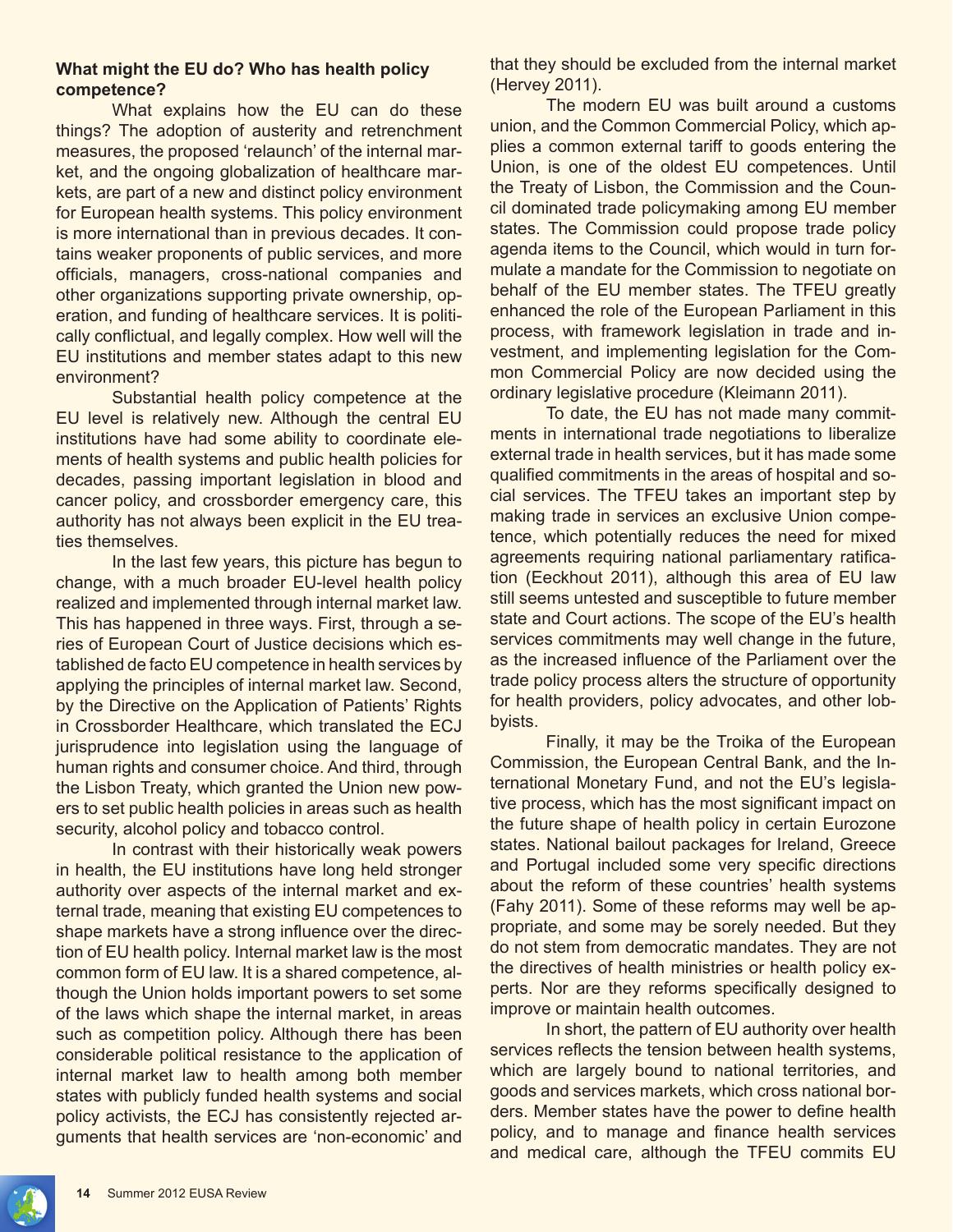institutions to encourage cooperation between member states on health services in 'cross-border areas'. Where trade and health collide most forcefully, in areas where competences are shared and complex, it is likely that the ECJ will end up redefining the boundaries of these policy issues, while the increased power of the European Parliament may see greater attention paid to 'domestic' policy areas.

## **If You Build It, They Will Come**

To say that this more international policy environment may have lasting effects on health systems in Europe is not too far fetched. In the last 15 years, the EU has moved a long way towards creating a de jure internal health market. In other words, the Court has ruled, and the other EU institutions have legislated, to promote an internal market in health services, in a way that is largely independent of the extent of actual crossborder economic activity in health.

 First, health has been defined in EU law and policy as a commercial service, and patients as consumers of that service. A series of European Court of Justice decisions, starting with Kohll and Decker in 1998, applied EU internal market law to health. This critical path of legal decisions confirmed the right of EU citizens, as consumers, to consume health services in states other than their home state. With some limitations, the Court decided that crossborder patients should be reimbursed by their home state for healthcare obtained abroad. This raised substantial questions about the ability of EU member states to manage the capacity of their own health systems, resulting in panic and pushback from national policymakers.

In response to calls from member states for legal certainty on this issue, the Commission proposed a Directive on crossborder patient mobility in 2008. Despite continued contention among EU interest groups, and delaying tactics from some member states, an amended version of the directive was adopted into EU law in February 2011. The Directive on the Application of Patients' Rights in Crossborder Healthcare followed the Court's jurisprudence by protecting the rights of EU citizens to consume health care in states other than their home state, with the costs paid for by their home state. These legal changes have strengthened the potential ability of EU citizens to demand crossborder healthcare, regardless of the fact that the actual number of people crossing state borders to obtain care remains fairly small.

This may not be the case in the longer term, however, as a constellation of actors recognize the potential of the EU as a health market. With its aging population and publicly funded health services, the

EU is seen by many internal and external actors as a large potential market for the health services that they provide.

Globally, states such as Singapore, Thailand, India, Costa Rica, and even Japan have been promoting medical tourism. Indian health providers, for example, see telemedicine, including teleradiology and remote monitoring, as the set of services they are most likely to sell to Europeans (Smith and Chanda 2009). At the same time, prominent health providers, clinics, and hospital chains have been investing in their global operations, and key private health insurers (such as Blue Cross) have begun to create products that allow, and even incentivize, crossborder patient mobility.

 European politicians and EU officials are not immune to this enthusiasm. The health sector forms a huge part of the EU's overall economic activity, and can be seen not just as a drag on public finances, but as a potential contributor to them. If rising global demand for healthcare can be met within Europe, it is argued, the highly skilled EU health workforce and advanced medical technology could potentially contribute to renewed growth in the EU (European Commission 2007, 2010, 2011b). Several European states and the providers which inhabit them, for example Hungary (for dental services) and Germany (for high end cancer care) see health services as a growth sector, and have expressed their interest in increasing the number of foreign patients that they treat.

# **Conclusions**

Political and business elites are coming to care more and more about crossborder trade in services, including health services. In Europe, this interest is a double-edged sword. On the one hand, liberalizing trade in services may provide the economic growth that EU members have been desperately seeking in recent years, allowing those states with highly skilled populations to capitalize on those assets.

On the other, many EU member state governments, activists, and interest groups, are wary of the effect that liberalization could have on their domestic public programs and welfare states. What member states actually want are crossborder spot markets the ability to contract for occasional, unusual health procedures or workers in a way that supplements, without heavily impacting, domestic health systems (Greer and Jarman 2012).

But this may not be what they get in the long term. Acting on the initiative of the Court, EU has constructed a legal and policy framework which applies internal market law to health, making an internal market in health services more feasible. This is the case whether or not professionals, patients, or provid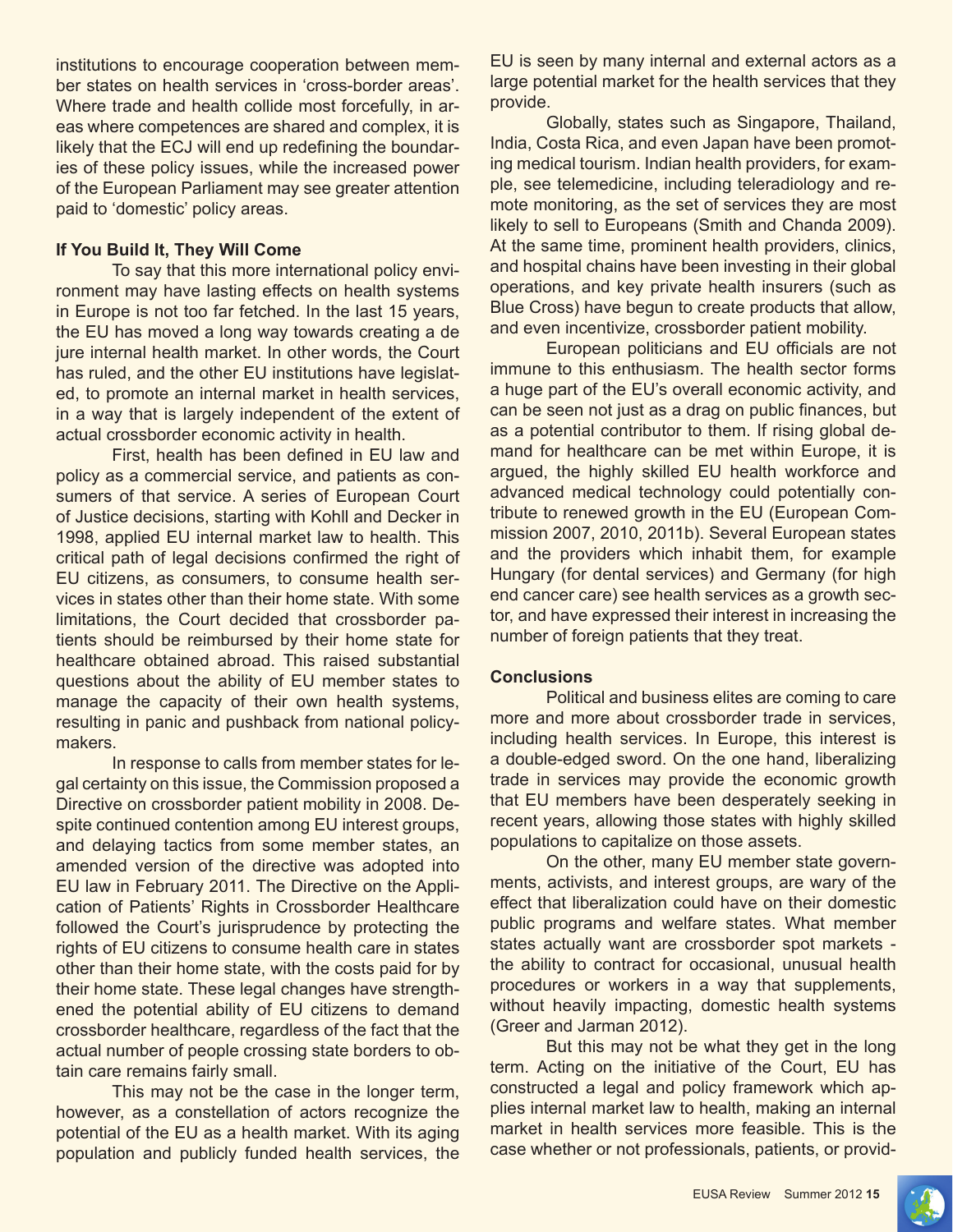ers move, and regardless of whether online medical services spread and widespread telemedicine use becomes more feasible. What matters is political and economic pressure to create a market. The austerity trend, the Commission's proposals for market making, and the globalization of health markets, show that this pressure is building.

## **References**

Eeckhout, Piet. 2011. EU External Relations Law, 2nd Edition. Oxford: Oxford University Press.

European Commission. 2007. Accelerating the Development of the eHealth Market in Europe, eHealth Taskforce Report. 2010. A Strategy for Smart, Sustainable and Inclusive Growth, COM(2010) 2020 Final, March 3rd. 2011a. Single Market Act: Twelve Levers to Boost Growth and Strengthen Confidence, "Working Together to Create New Growth", SEC(2011)467 Final. 2011b. Establishing a Health for Growth Programme, the Third Multi-Annual Programme of EU Action in the Field of Health for the Period 2014-2020, COM(2011) 709 Final, November 9th.

Fahy, Nick. 2011. Who is shaping the future of European health systems? British Medical Journal, 2012; 344: e1712.

Ferrera, Maurizio. 2008. The European Welfare State: Golden Achievements, Silver Prospects. West European Politics, 31:1-2, 82-107.

Glinos, I.A., Baeten, R., Helble, M., and Maarse, H. 2010. A Typology of Cross-border Patient Mobility, Health & Place.

Greer, Scott L., and Jarman, H. 2012. 'Spot Markets and Bureaucratic Politics: Promises, Perils, and Policies in EU Healthcare Services', Journal of European Social Policy.

Hervey, Tamara. 2011. If Only It Were So Simple: Public Health Services and EU Law. 179-250 in Marise Cremona, Ed. Market Integration and Public Services in the European Union. Oxford: Oxford University Press.

Jarman, Holly. Forthcoming 2012. Trade in Services and the Public's Health: A 'Fortress Europe' for Health? In Scott L. Greer and Paulette Kurzer, European Union Public Health Policies, New York: Routledge.

Kleimann, David. 2011. Taking Stock: EU Common Commercial Policy in the Lisbon Era. CEPS Working Document No. 345 (April).

Mladovsky, Philipa Divya Srivastava, Jonathan Cylus, Marina Karanikolos, Tamás Evetovits, Sarah Thomson and Martin McKee. 2012. Health Policy in the Financial Crisis. Eurohealth Observer 18(1): 3-6.

Smith, Richard, Rupa Chanda, and Viroj Tangcharoensathien. 2009. Trade in Health-Related Services, The Lancet, 373: 593-601.



**Koopmans, Ruud** and **Paul Statham** (eds.). *The Making of a European Public Sphere*. New York: Cambridge University Press, 2010.

Timely and topical, The Making of a European Public Sphere is a worthwhile read. It does a very good job unpacking, analysing and challenging contemporary Europeanization and pinpointing the various ways in which media discourse and communication networks influence decision-making and contentious politics in Europe. By questioning the existing top-down legitimating ethos favoured by European Union (EU) elites and various policies aimed at legitimating EU governance, the volume contributes to literature and scholarship in the areas of Europeanization, media, identity and political contention. Koopmans and Statham (along with thirteen contributing authors) cover a lot of ground, both theoretically and empirically, and spend considerable time cataloguing and investigating the EU's legitimacy 'problems' and public sphere deficit. The 'claim-making approach' they utilise permits discussion to flow from sources of information, e.g. media, to the 'collective public actors' that utilise it, e.g. social movement organizations.

The book is divided into eleven chapters, not including Statham's very thorough and useful introductory chapter. It would seem the book's singular task is to explain and understand democratic legitimacy in the context of contemporary media discourse, communication networks (i.e. media) and political contention, and by extension, how a more open and participatory Europe can be realised by way of a European public sphere. All the chapters, in one way or another, aim to elucidate the emergence, non-emergence or partial emergence of a European public sphere, and various modes and channels of communication are scrutinised to determine how each contributes to its eventual development. A very competent group of scholars have done well to add an empirical dimension to what has thus far been (and could still easily be) a wholly theoretical debate. Moreover, as with most good books, it does an excellent job orienting the reader to its method, methodology, and conceptual framework. So while it borrows from social movement and political sociological literature, it does chart its own course with respect to theorising about 'the' European public sphere.

The interdisciplinary character of this volume, and of the contributors, is proof positive that Euro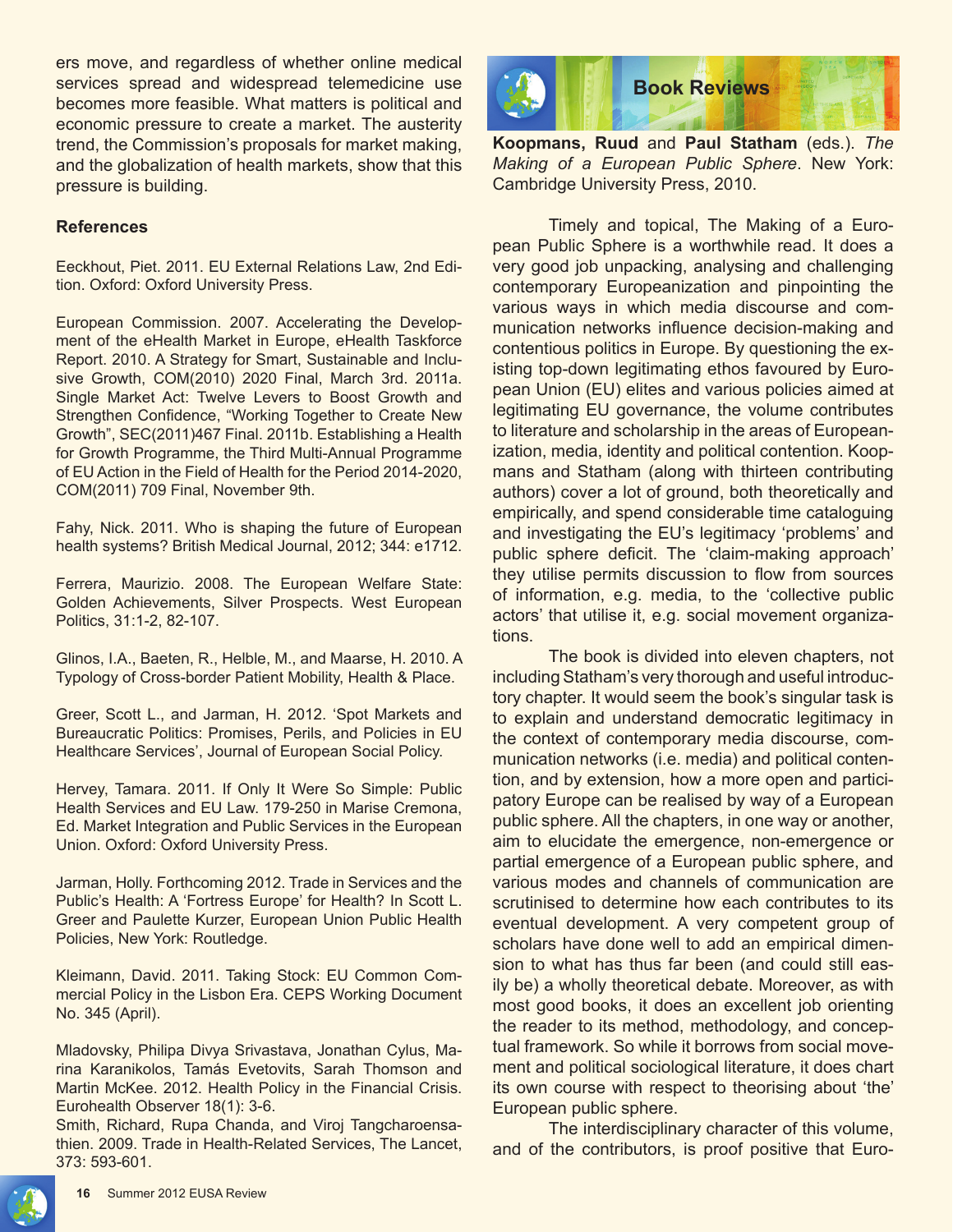peanization, as a paradigm or heuristic, continues to advance and mature, zigzagging through disciplines, theoretical approaches, and frameworks. With many (if not most) of the social sciences represented, this volume offers readers an encompassing analysis of 'media discourse and political contention,' and the 'politicization of European policies.' Furthermore, and again owing to its interdisciplinary methodology, it considers the 'impact' and 'influence' of EU politics on Europeans, national states, and mass media, and how integration (and perceptions thereof) frame political mobilization, collective action, and more generally claim-making. Concern for a European public sphere is never far away, and the authors do well to link their findings back to this central consideration.

Their argument is two-fold: (1) for the EU and its institutions (both collectively and discretely) to maintain and/or gain a real sense of democratic legitimacy, as the authors of The Making of a European Public Sphere suggest, journalists and lawmakers must act purposefully and forthrightly to supply Europeans with relevant information about EU institutions and European decision-making, and; (2) for this model to work, the EU should endeavour to work 'with' and 'through' national parliamentarians, media and civil society. A top-down approach would further alienate the European public. As Statham argues, "for there to be anything that meaningfully resembles a public sphere at all, European decision making needs to be made visible to citizens" (p. 5). And in the post 'permissive consensus' Europe, a Europe characterised by cross-cutting and overlapping policy spheres, it becomes all the more important for Europeans to engage European lawmakers directly, through mediating institutions.

Koopmans and Statham's volume is useful, and welcome, for two main reasons. First, it does well to push the debate on Europeanization, integration and the European 'public sphere' forward, utilising cases and empirics to ground what has been, up until this point, a predominantly theoretical discussion. Second, it presents theoreticians with an answer to a vitally important question: What should (or could) a European public sphere look like? Stratham suggests "allowing the national politics that people understand to do the job of providing legitimacy to the EU is much more likely to be sustainable, meaningful, and effective" (p. 305). Alas, a European public sphere will develop not top-down, but out of routinized political contention, mobilization and contestation at the national state and local levels. This would be the only way to appropriately empower and animate Europeans and European lawmakers.

Readership: Senior undergraduate and graduate students taking courses on European integration or European media, and practitioners (i.e. policy makers) concerned with the EU's democratic (and public sphere) deficit.

**Neil Cruickshank**, Algoma University (Canada)

**Chalmers, Damian**, **Davies, Gareth** and **Monti, Giorgio**. *European Union Law Second Edition*. Cambridge University Press, 2010.

This volume is the second edition of European Union Law, in which the authors give a thorough explanation of the creation of law, as well as the implementation of the law and what such laws mean. This volume explains the impact of European Union law within countries as well as at the supranational government level. The authors indicate the role and strength of individual member states, while emphasizing the European Union (EU) body of governance as a collaborative and influential force that oversees the best interests of individual member states. The implications of EU policy and expectations of member states are outlined in a way that allows the reader to fully grasp the concept of EU law and the EU Court. The reader is pulled in within the first sentence of the preface, which begins by detailing the Myth of Europa and the relation to Europe. The authors explain that the myth has many meanings, including working together collaboratively to establish unified goals and objectives, as well as the negative connotations that the myth holds. It is a truly candid example of the way in which the EU operates and interacts. While there is collaboration, there is also dissent; it is not easy to maintain a balance between a supranational governing power and individual member state sovereignty. The unique and intriguing way in which the authors begin telling the story of the development of the EU, sets the stage for the entire volume. In the same way that this volume begins by describing the cover, the reader moves effortlessly through the evolution of the EU, EU Institutions, law, governance, citizenship, policy, economics and law enforcement. This volume has been edited to include revisions following the Lisbon Treaty, and the implications thereof.

This volume is divided into twenty-four chapters that elaborately detail the inner mechanisms of the EU, beginning with the formulation of the EU and the Treaty on European Union. The first chapter outlines the development of EU law and the treaty that ultimately led to an increased amount of collaboration between EU powerhouse states. While the development of the EU did not occur overnight, the authors give an in depth account of all treaties leading up the formulation of the EU that is known and respected to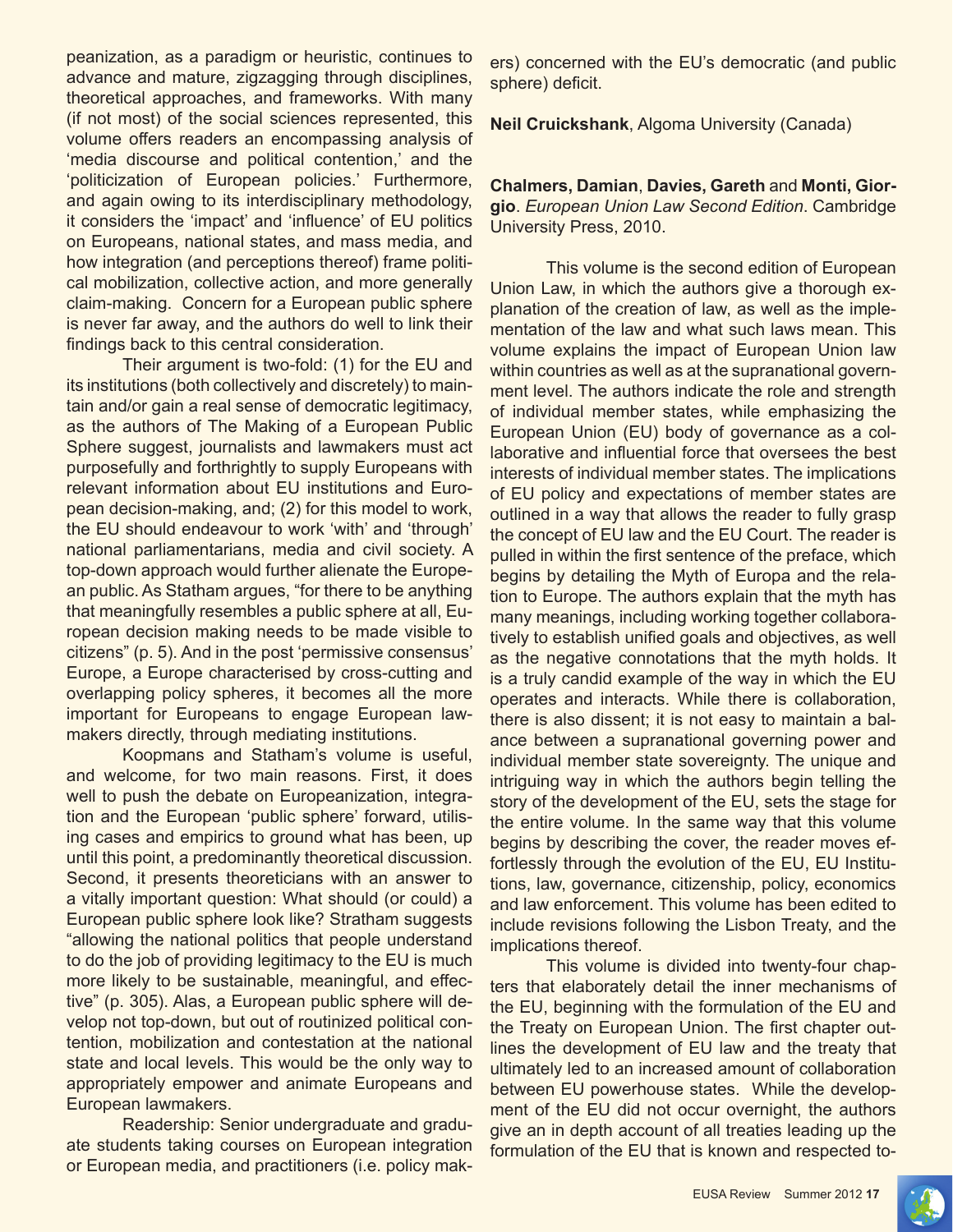day. Despite bumps and hurdles along the way, this led to the Lisbon Treaty to overcome the fractions within the EU and allowed it to continue as it is known today. The Treaty of Lisbon established asymmetric integration provisions that explain when countries can leave the EU, be removed from the EU, require more cooperation and determine when new legislation is necessary to adopt amongst all governing Member States. The authors go on to describe EU Institutions, Member States, governing bodies and voting rights, leading up to a description of the adoption of EU law, policies and procedures. Throughout each section of the volume, the authors provide various articles, laws and case studies to enhance the reader's understanding of EU protocol and standard operating procedures.

From the establishment of the EU, the authors move to describe the EU judiciary order within the EU, indicating that the judiciary order is tasked with ensuring that EU law is observed, as well as delineating between EU treaties as they are written and the proper implementation of such treaties. Once the Court has made a judgment, it is expected that the national governments adopt the judgment as law as quickly possible. While EU law is expected to be implemented across Member States, national governments remain sovereign powers. For this reason, there is often a lag between the adoption of EU law and the implementation of EU law in individual Member States.

The individual sections of the volume are explained in the table of contents in the front of the volume, and then the contents of each individual chapter are reiterated at the beginning of the chapter and again in the first paragraph of the chapter. Given that the volume is mapped out so well, explaining the contents of each chapter 3 times gives too much repetition. Various excerpts from EU Court cases are expertly placed throughout the volume in a manner which allows for thought provoking reflection as the reader moves from one section to the next. This volume is thorough, in that it explains the foundation of EU law very well, and this is where those who are studying EU law should begin their study.

This volume is thorough and complete and offers the reader an in depth understanding of the foundation on which the EU was build, as well as an understanding of how EU laws and policies move from the EU to individual national governmental systems. Depending on the previous knowledge of the reader, the volume need not be read in entirety, but for those who are unfamiliar with the EU system and governance, it is strongly recommended to do so. This volume is recommended for those who are interested in understanding the foundation and key cases of EU law.

> **Kathryn Breitenborn Kigera** The George Washington University

**Daviter, Falk**. *Policy Framing in the European Union.*  New York: Palgrave Macmillan, 2011.

What impact do issue frames and framing strategies have on the EU policy process? Daviter's book provides an intriguing answer that says issue frames have systematic causal effects on subsequent policy dynamics (p. 20). The point is the Commission, and various interest groups, attempt to activate salient issues of policy frames in ways that promote their interests. In a research agenda that is somewhat akin to constructivism, frames create rather follow interests. As the policy process involves a series of sequential decisions and shopping for favorable venues, opposing and supporting coalitions change over time even though the issue remains the same. Moreover, as policy twists and turns over time, inter-institutional rather than intra-institutional dynamics become more salient. This implies once policy becomes "airborne" framing and reframing strategies privilege conflict (or cooperation) across institutional actors, e.g., the Commission and the Parliament, rather than within them, e.g., across Directorates-General (DG).

 Daviter explores the important field of biotechnology policy since its placement on the EU agenda in the late 1980s up to the reforms of the mid-2000s. More specifically, he looks at three Directives and one Regulation, trying to understand why some were adopted and then revised, others adopted and then repealed, and still others vetoed and then adopted. Tracing the issues through the policy process, he explores various outcomes in an effort to assess the ability of the Commission to control and define the issue according to its own priorities and preferences. Astute readers can already guess the outcome. The Commission had considerable clout once the issue of biotechnology was first introduced and defined as mainly an environmental problem that needed to be regulated. But the Commission failed in its subsequent reframing efforts to prevent other groups, the Parliament, environmental, consumer, and business groups to "hijack" the activation process of salient but different dimensions of the issue.

Chapters 3-5 trace the evolution of biotechnology policy from its environmental origins to health and consumer protection via economic competitiveness. In Chapter 3, Daviter discusses the adoption of Directive 90/219 on contained use and Directive 90/220 on deliberate release. They essentially sought to regulate operations in the EU whereby non-naturally occurring organisms were produced, stored, transported, released, or destroyed. The main objective was environmental safety and human protection. The key player was the DG Environment, which authored both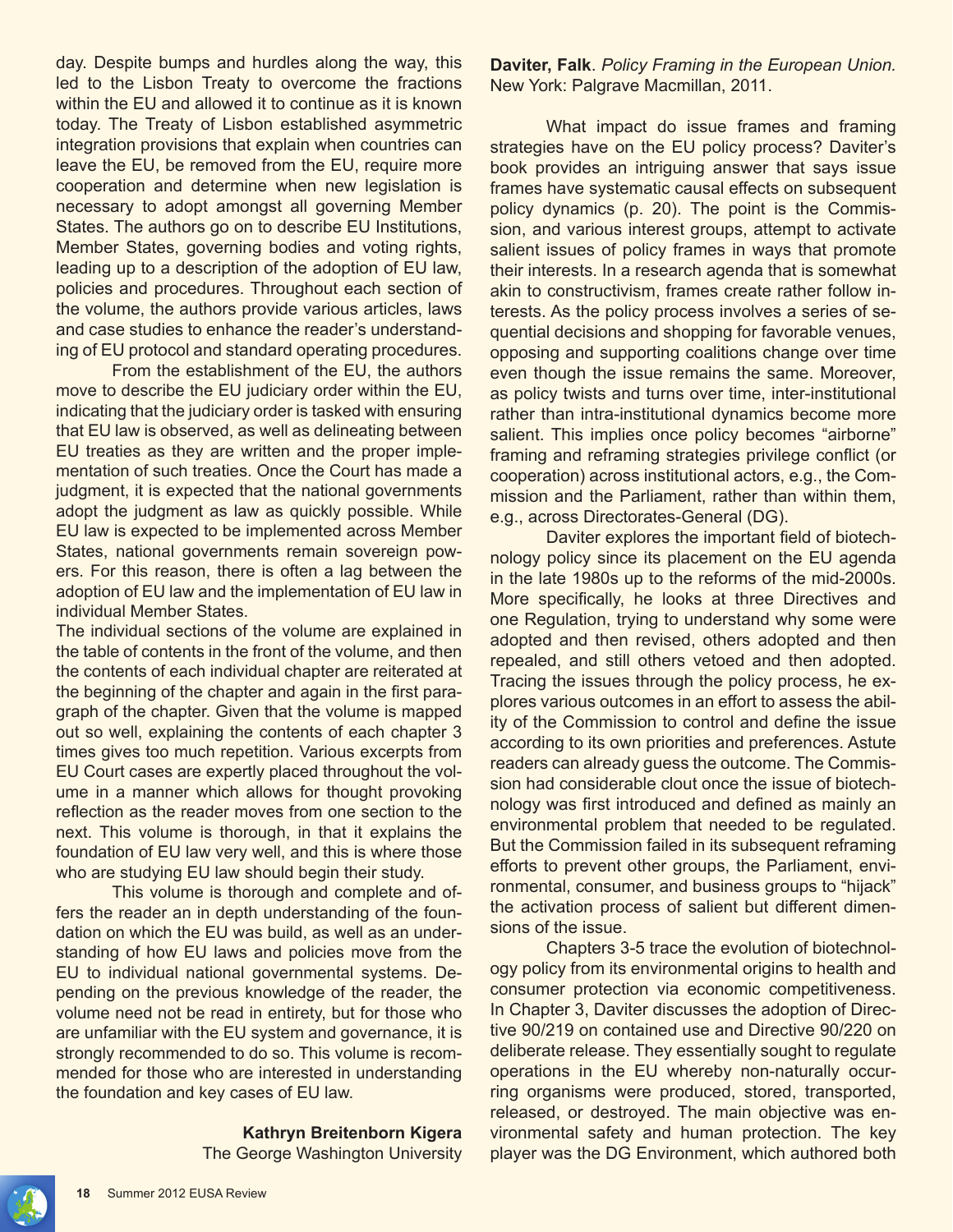pieces of legislation. The question is why was that DG the main player and not DG Research or DG Industry, both of which had a significant stake in the outcome and obviously saw the same issue from very different perspectives. Daviter claims the answer is framing through the legitimacy afforded by the environmental chapter of the Single European Act. Moreover, the fragmentation and/or disinterest of opposing groups (industry and the Parliament) ensured an intra-institutional turf battle in which DG Environment gained the upper hand. This is an interesting and plausible argument but it is not crystal clear how this explanation differs from traditional power or bureaucratic politics explanations whereby "where you stand depends on where you sit." If the object of the research question is to understand how preferences are initially constructed, pointing to bureaucratic sources is not particularly novel or different.

Where things become truly interesting is Chapter 4. Here the author traces the revision of the first Directive in 1998 and repeal of the second in 2001. The Commission engaged in a deliberate reframing strategy whereby biotechnology's focus shifted from a safety and environmental issue to one of economic competitiveness and industrial growth. Spearheaded by DG Industry the attempt was facilitated by the broader focus shift found in the 1993 Delors White Paper on Growth, Competitiveness and Employment. In addition, there was a learning curve on the part of the part of industry, which recognized the need for good old fashioned centralized organization and strong lobbying tactics at the EU level as the recipe for success. This reframing strategy had some initial success in placing revisions on the Commission's and Council's agenda, but it hit the flexing muscles of an invigorated Parliament eager to make a difference. Here the author curiously avoids a clear explanation of the sources of Parliament's newly found interest. He explains in Chapter 6 that the Treaty of Maastricht does not explain the Parliament's robust opposition in some cases. Rather Daviter calls for an endogenization of the Parliament's role in the policy process. Reframing by the Commission caused the redefinition of interests and the assembling of different coalitions around different dimensions of the issue. True, "co-decision…was not the problem" (p. 158), but only up to a point. What is true is that Parliamentary groups aided by environmental and consumer protection groups successfully stalled and/or diluted attempts to revise or repeal existing Directives on contained use and deliberate release. However, as the author admits on p. 91 the co-decision procedure complicated the fate of Directive 98/44 on biotechnology patents. Initially put to a vote at the conciliation stage in 1995, Parliament vetoed the text negotiated in the conciliation stage, essentially terminating the legislative process. A brief counterfactual exercise reveals that co-decision was the only way this could have happened. Would Parliament be able to stall or veto the Commission's proposal were it not for the newly acquired powers under codecision? If not, then co-decision was very much "the problem."

In Chapter 5, the analysis turns to Regulation 258/97 on novel food. Influenced by the prevailing climate of the early to mid-1990s, the Regulation sought to define the threshold above which foods could be labeled as genetically modified. This was an issue of dramatic importance to industry, which felt it was losing ground to Japan and the United States in the important area of research and development of novel, i.e., genetically modified foods. The important aspect here is the inability of the Commission to sustain focus on economic growth and development and the rise of conflict within the Commission between DG Industry and DG Health and Consumer Protection and later DG Agriculture. Daviter argues that public opinion played a minor role because the Regulation was signed ten months after the announcement that the BSE mutation had jumped to humans. Again the argument is fully elaborated in Chapter 6 (pp. 156-57) and not in the empirical Chapter 5. There is merit to this idea but counterfactual analysis reveals the "truth" is more complicated. Would the tightening of rules and broadening of scope regarding food labeling have gained steam were it not for the BSE crisis (and generally the food scares and botched government responses of the 2000s)? No, to an extent; the Regulation was passed, giving significant leeway to industry at a time when the sight of burnt cow carcasses was a daily occurrence in Europe. But it is very difficult to conceive tighter rules not legitimized or supported by public opinion which by early 2000 was scared stiff by food scares linked, rightly or wrongly, to genetically modified organisms. Besides, the ability to reframe biotechnology as an issue of health and consumer protection found an ally in DG Agriculture, which was engaged at the time in wide-ranging reforms. It is quite possible to explain Commissioner Fischler's support for stricter labeling and traceability rules on his need to achieve support for his own reform agenda regarding agriculture. This is not to say that policy contestation does not follow reframing strategies or that once issues become politicized it is very difficult to control outcomes as Daviter claims. Rather the point is that exogenous factors, perhaps structures of opportunity in the form of what the literature on multiple streams calls policy windows, and logrolling play a decisive exogenous role in shaping frames or at least giving some groups the ability to gain the upper hand in framing struggles.

There is much to recommend about the book. Perhaps the most important benefit is an astute research design. Unlike most case studies of this type,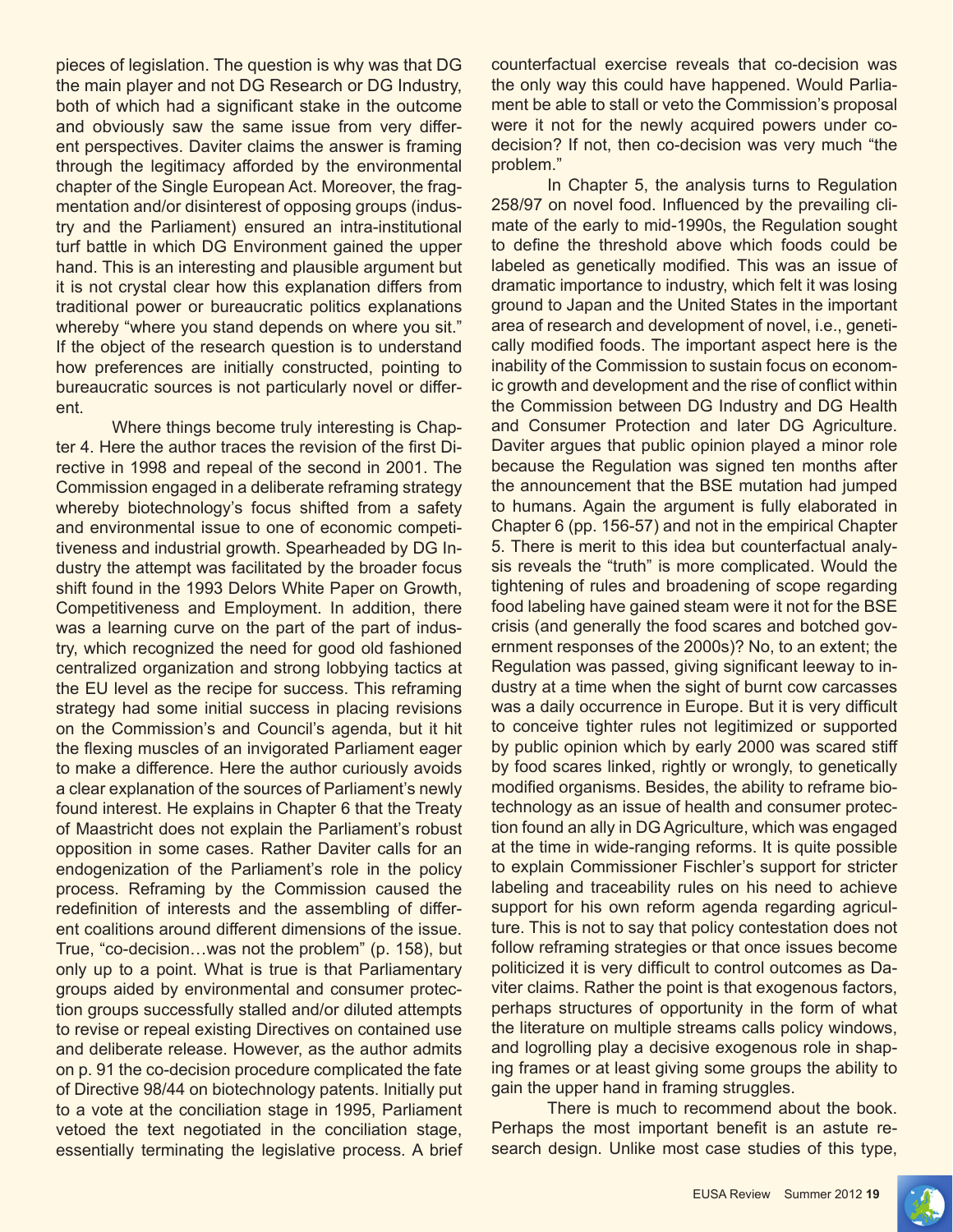the author specifies considerable variance in the dependent variable, biotechnology policy, through the incarnations of directives and regulation. This design in effect allows a precise exploration of how framing strategies affect adoption of an issue. Victory at point t then generates conflict, leading to subsequent demise. For example, the ability of DG Environment to monopolize the definition of genetically modified organisms (Directive 90/219) subsequently mobilized a coalition of other groups inside and outside the Commission to relax the applicable rules.

In addition, the author makes a valiant attempt to tie the argument to broader debates in the EU policy process. In Chapter 6, he demolishes the myth of a monolithic, omnipotent Commission. Moreover, policy volatility and contestation give the Parliament a unique feature. Conflict arises not simply by way of ideology, as expected from research in national parliaments, but also by way of inter-institutional contestation mostly against the Commission. In other words, the Parliament's eventual position has less to do with substantive merit and more to do with appointing rapporteurs and stacking votes with an eye toward scoring victories against the Commission and the Council. The complexity of issues and fluid institutional rules facilitate this politically rewarding strategy.

However, the study falls somewhat short of its promise and ambition. First, there is no mention of specific hypotheses tying independent variables to the dependent variable. This is to an extent a function of ambiguous specification of the dependent variable. Yes, policy adoption, veto, repeal, and revision, constitute variance but the absence of conditions and mechanisms that link variance across issues leaves the reader with an ad hoc impression. Indeed, how does the explanation of adopting Directive 90/219 relate to the initial veto of Directive 98/44? Frames do make a difference, but which specific frames increase the likelihood of adoption and which ones do not? The author's argument is the constellation of supporting coalitions at time t is broken and re-assembled differently at time t+1 because of framing strategies. But which strategies are relevant – salami tactics, inter-institutional confrontation, information monopolies, or conflict expansion? We need a clear answer on what works and what does not and under what conditions across issues as well as across time. Unfortunately, the author fails to provide an explicit list of such conditions.

Second, the evidence is not well integrated to the theory. There are of course theoretical and empirical chapters, but the argument does not have continuity and flow. It appears to be a deductive argument with an inductive feel. Theory is elaborated in Chapter 2 where Daviter discusses the origins of the framing approach. He first traces theoretical antecedents to Schattschneider's pioneering work on conflict management and agenda-setting. He then suggests how "organizationally entrenched policy frames reduce problem complexity…define actors' stakes…and demarcate a decision's scope and applicability" (p. 40). However, he does not provide a series of explicit hypotheses, which can then be referred and discarded or confirmed during the empirical sections. As a result, the empirical material stands curiously divorced (though organized) by theory. The reader is left to fend for himself until Chapter 6 where the author pulls everything together in an informative and useful theoretical chapter.

Finally, the author misses the opportunity to tell the reader up front why biotechnology is such an important field and how generalizable the results can be from this analysis. Apart from experts in the field, why should the rest of us care? What can we learn from biotechnology that we cannot from other fields and to what extent can the findings be replicated or at least be applicable to other fields? This is done in Chapters 3 and 6, the beginning of the empirical evidence and the final theoretical wrap up, but by that time, the reader and author have missed the boat.

This is a valuable book despite its shortcomings. To the extent that it constitutes the beginning of a productive research agenda on issue frames, the effort succeeds admirably. But more work needs to be done to reach the approach's full potential.

> **Nikolaos Zahariadis** University of Alabama at Birmingham

**Wells, Sherrill Brown**. *Jean Monnet: Unconventional Statesman*. Boulder (CO): Lynne Rienner, 2011.

Sherrill Brown Wells has produced a compelling and concise new biography of the father of all Fathers of Europe, Jean Monnet. What follows first presents the contents of the book, and then discusses its relevance for political scientists.

*Jean Monnet: Unconventional Statesman* clearly falls under the category of historical biography. In fact, the book largely follows Monnet's own memoirs and Duchêne's now classic biography, and the story is presented in a strictly chronological order. Chapter 1 is dedicated to Monnet's "formative years", from his upper-middle class childhood in Cognac to his political entrepreneurship during and after World War I (during which he sponsored a buyers' cartel of the French and British governments, and learned a lot from the supranational operations of the Wheat Executive), and on to his private economic activities. Chapter 2 covers the years from 1938 to 1943, and documents not only Monnet's growing influence but also his firm belief in the virtues of international economic planning, particularly between France and the United Kingdom at times of

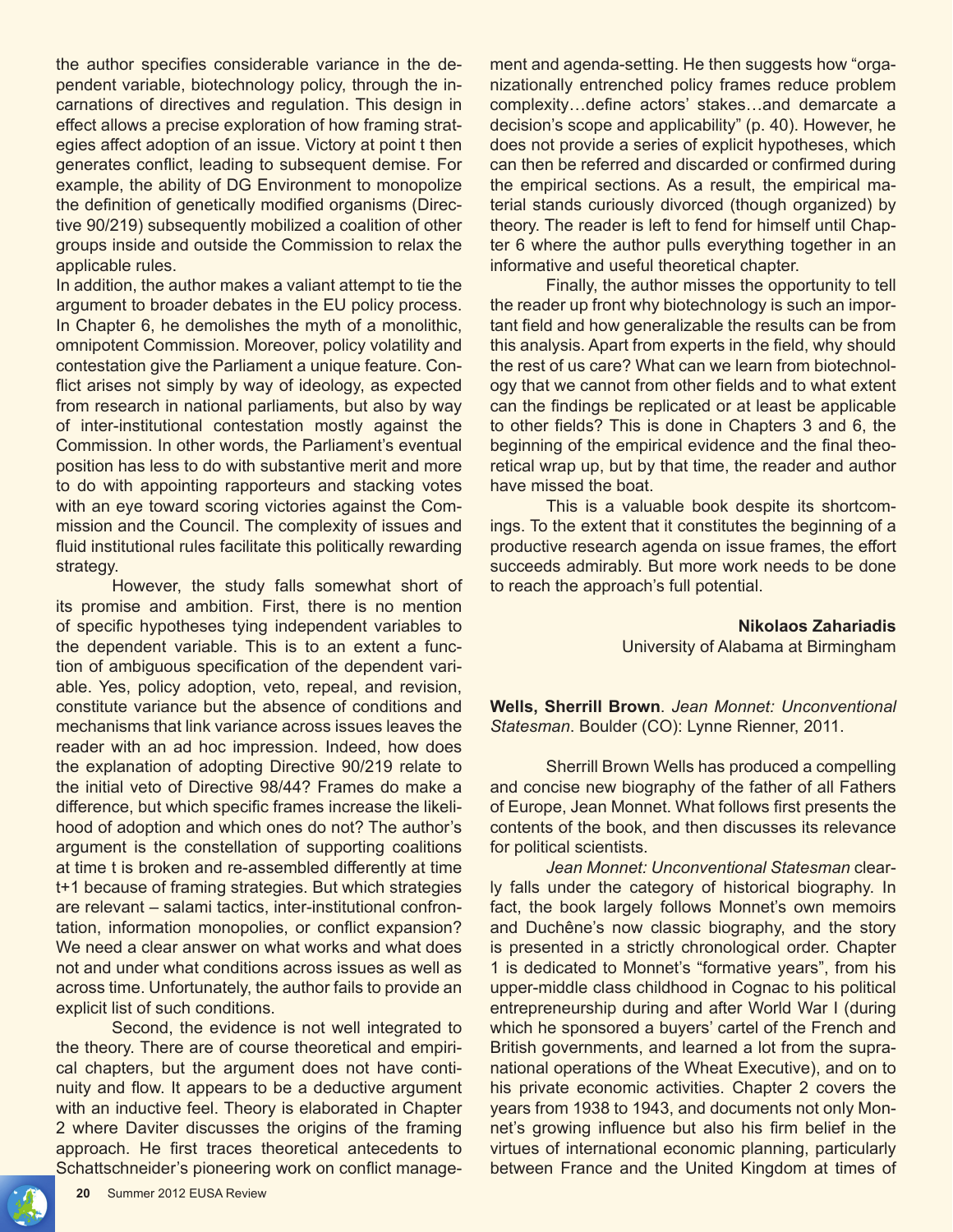war. According to Professor Brown Wells, during that period "one of Monnet's major achievements was to persuade the British to join the French in large joint orders for US aircraft in March 1940" (p. 51). Chapter 3 presents Monnet's activities during the final years of the war effort, including his think-tank-like efforts to define French (and European) post-war policy. The emergence of Monnet's idea of a sort of supranational "European entity" around the Rhine industrial basin (p. 85) is nicely depicted and adequately referenced. Chapter 4 then turns to Monnet's role as head of the ambitious Commissariat Général au Plan. Professor Brown Wells does a particularly good job in depicting Monnet's influence in defining a down-to-earth, liberal (as opposed to nationalist), pro-Atlantic French policy.

Chapters 5 to 8 are dedicated to Monnet's leadership first in forging a united Europe, and then in deepening it. Chapter 5 covers the creation of the Coal and Steel Community, which is attributed to "Monnet's conceptual breakthrough" (at p. 128), namely the idea that European integration could only be achieved if a political structure helped contain German industrial power, thereby calming French fears of German industrial domination. Professor Brown Wells' account of the Paris negotiations of 1950-51 is particularly instructive, highlighting as it does the twin facts of Pareto-improving cooperation and power-based bargaining, often in the shadow of American preferences. Chapter 6 turns to the failure of the European Defense Community, and subtly attributes it not only to geopolitical factors and Mendès France's (curiously spelled Mendès-France throughout the book) need for manoeuvre after the French losses in Vietnam, but also, at least in part, to the failures of the ECSC even in core common market policies such as antitrust (p. 173). Chapter 7 covers the years from 1954 to 1958, including the origination, negotiation, and ratification of the EEC and Euratom treaties. Although this is probably the less interesting chapter in this biography, it does include a thought-provoking section on the French preference for monetary and financial integration. Chapters 8 and 9 cover the last two decades of Monnet's life (as an advocate with declining influence, particularly in his own country), and a critical but ultimately enthusiastic assessment of his contribution to the uniting of Europe.

Turning to the relevance of this book for political scientists, it should be noted from the outset that this is a historical, not a social-scientific, piece of work. The emphasis lies much more on the factual accuracy of detailed information than on theory or method. For example, although much of the text is about Monnet's ideas, networks, and actions, these are not interpreted in the light of an explicit theoretical framework. Similarly, although the author makes several causal inferences, many of which go beyond the biographer's natural quest for the reasons why people hold particular

preferences, none of them is supported by any sort of explicit research design, be it a counter-factual or a quest for the coefficient of a causal variable. Similarly, the author's all-apparent desire to eschew controversy leads her to employ some unclear concepts or characterizations. For example, she writes that "Monnet's idea was that [the High Authority of the ECSC] would regulate business through competition, pricing and investment pooling, and the supervision of wages but would not replace private enterprise" (at p. 144), but does not elaborate on exactly how competition can thrive in such a tightly regulated political economy.

Still, there is a lot to learn from this book. First, at the level of pure and simple facts, Europeanists get a lot on their plate. Compare, for example, Andrew Moravcsik's well-known liberal inter-governmentalism to Brown Well's insistence that time and again international negotiators in the twentieth century enjoyed enough freedom of action to adopt policies which were not supported by peak business associations or trade unions of their home countries. Similarly, although Moravcsik finds that the first supranational competition policy was established in 1957 at Erhard's insistence and against French preferences, Brown Wells demonstrates that it was actually invented by Monnet in 1950, against both Germany (including Erhard) and (more surprisingly) French public opinion and business associations. This, I believe, has direct implications for other state-of-theart works in EU studies, such as Simon Hix's characterization of competition policy as an essentially Paretoefficient policy of little political/redistributive relevance (Hix 2008: 92).

At a more theoretical level, Professor Brown Wells has written a biography which challenges the view that all that matters in politics is formal rules and structures. Whereas, for example, Crombez and Hix recently argued that "the power of the Commission following the SEA had less to do with the personality of Jacques Delors or successful policy leadership by the Commission than with the change in the legislative role of the Commission as a result of the shift to QMV" this book serves to remind us that, if Delors (Monnet) had not been president of the Commission (High Authority), then the Commission (High Authority) would not have gotten these powers in the first place. Like Nixon in China, Monnet and Delors may have been given the freedom to do what they did precisely because they were French. The same may possibly be said of Hallstein. And, on the less performing side, of Rey, Thorn, Santer, Prodi, Barroso, and perhaps also Jenkins.

> **Yannis Karagiannis** Institut Barcelona d'Estudis Internacionals

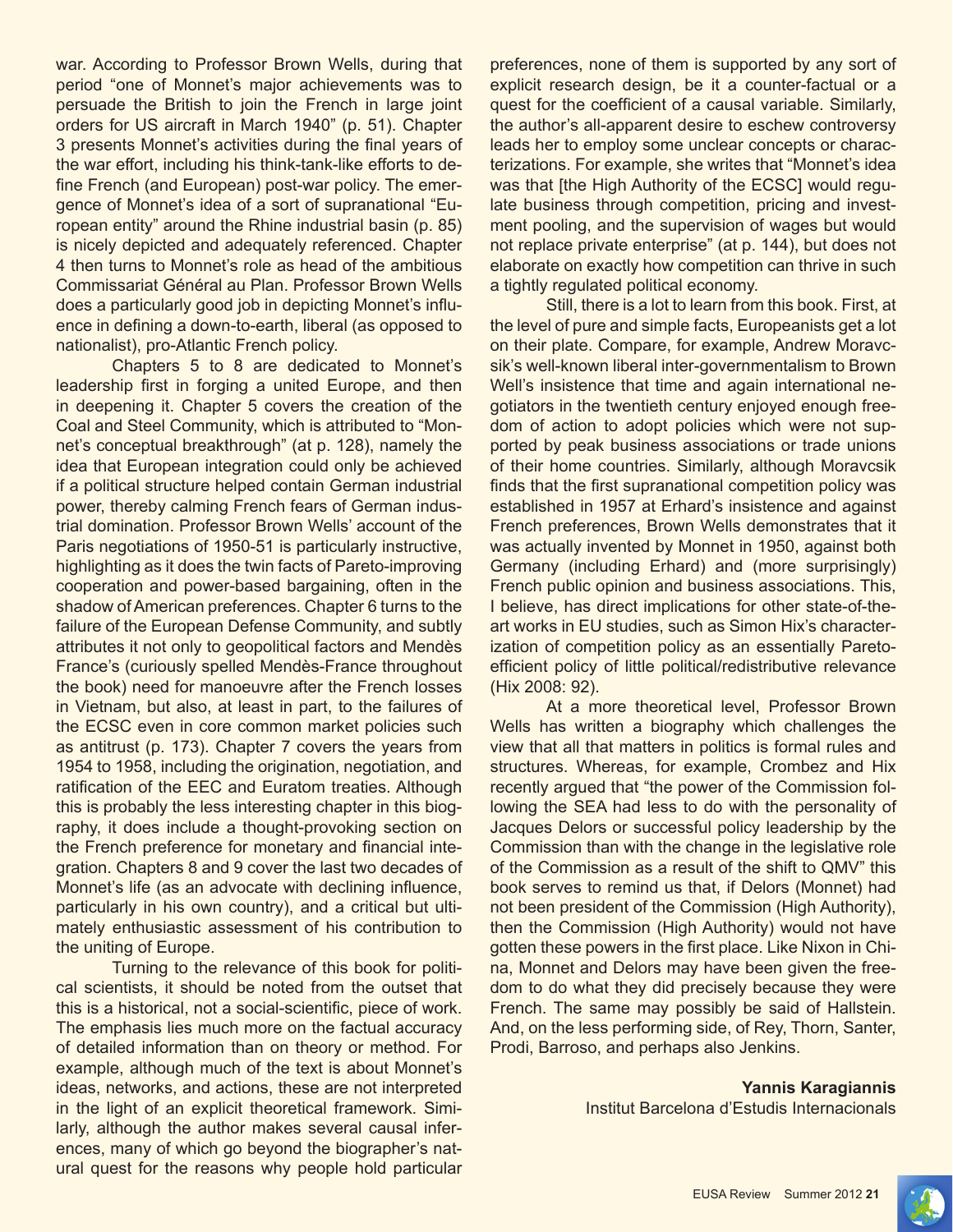Documentary by **Smith, Don C**. *Jean Monnet, The Father of Europe*. http://law.du.edu/index.php/jean-monnet-father-of-europe/documentary, 2011.

As the European Union (EU) is grappling with the financial crisis, the raison d'être of the EU institutions is increasingly cast into doubt. Since EU institutions are becoming ever more politicized and unpopular, distinctly political defenses of the European project no longer seem to carry normative weight. In the last decade or so, it appears, the leitmotif of European integration has largely been reduced to national and individual benefits accruing from economic integration. With the EURO crisis exposing the dangerous structural deficiencies of the common currency, that last point of retreat is, evidently, less and less credible as well. For those interested in the original rationale of the European project and its history, a recent documentary by Don C. Smith entitled Jean Monnet, The Father of Europe provides a timely reconsideration of the postwar political justifications of European integration through an investigation of the life and personal motivations of arguably the most influential figure in early European integration history. The project is ambitious since the director, Don C. Smith, is not a professional filmmaker but teaching at the University of Denver Sturm College Of Law. Smith succeeds in producing a documentary that is interesting for teachers and students of European integration alike by combining original footage of Jean Monnet and Robert Schuman with insightful interviews of Monnet's close collaborators such as Max Kohnstamm, Georges Berthoin, and Jacques-René Rabier as well as interviews of historians and experts of Monnet's biography.

The documentary traces Monnet's vita by beginning with his upbringing in rural France, his early life as a salesman for his family's cognac business, his career in the international political scene in the interwar period, and his role in the organization of the Allied War effort during the Second World War. The film then turns to Monnet's role in postwar Europe by emphasizing his relationship with Schuman, his influential position in the transgovernmental European space of postwar Europe, and his role in establishing the Action Committee for the United States of Europe after the disappointment over the rejection of the European Defense Community in 1954. Smith shows vividly that in Monnet's and others' normative reasoning the overall justification of political and economic integration is identical: sharing sovereignty provides a way to manage conflict and competition peacefully through law instead of allowing national rivalries to produce violent conflict or even war. The priority of this reasoning is particularly emphasized through the highlights of the documentary including video footage of Robert Schuman announcing the Schuman Plan as well as an audio recording of Monnet's speech at the first session of the Common Assembly of the European

Coal and Steel Community (ECSC). With all the necessary contemporary criticism of the EU's institutional edifice, one does well to remember this foundational rationale of the European project. As Max Kohnstamm puts it, sharing sovereignty implies a degree of shared 'co-responsibility' for the involved partners, a notion that tends to be forgotten in current political debates.

The second main strength of the movie is that it relates the personal memories and experiences of some of Monnet's closest collaborators. These interviews manifestly demonstrate Monnet's qualities as a leader. One is especially struck by the fondness with which Berthoin, Kohnstamm, and Rabier describe Monnet's personality. Their emotional attachment is still plain to see after all those years. More importantly, these interviews give the interested viewer a sense of the sources of influence that Monnet had. Not operating on the stages of 'big politics', his was the politics of personal ties, especially below ministerial level. As political scientists are increasingly appreciating the role of networks and what sociologists refer to as social capital in administrative and transgovernmental relations, the interviews provide a sense of the tactics that Monnet employed to influence the political fortunes of European integration. Georges Berthoin, for example, points out that Monnet always knew "the one who is preparing the paper or sometimes the man who is going to speak on the basis of the paper", and, by thus ensuring that his point of view would be presented to the actors in power without necessarily speaking to them and convincing them himself, he would be able to spread his ideas through the political hierarchy.

However, while the documentary's focus on Monnet as an individual produces interesting insights, there are certain inherent weaknesses. At times, the pathos enacted by the imagery and the narrator appears exaggerated. No doubt, Monnet was an important individual, but the conjunction of narrative and imagery tends to draw a picture of Monnet as a 'hero' of European Integration in which he becomes a figure of almost mystical reverie that is analogous to the quasi-saintly status of the American 'founding fathers'. A balanced picture would have been more appropriate, a picture in which Monnet's contributions are weighted against the contributions of other groups and individuals as much as the economic and geopolitical conditions in postwar Europe that were conducive to the creation of the early institutions such as the ECSC and the Treaties of Rome.

 With these caveats in mind, the film is a valuable and timely resource. Smith still succeeds in utilizing the affective potential of the medium to make an important point: the primary justification of European integration does not concern harnessing the economic benefits of a larger market or the efficient orchestration of international cooperation but the responsibility

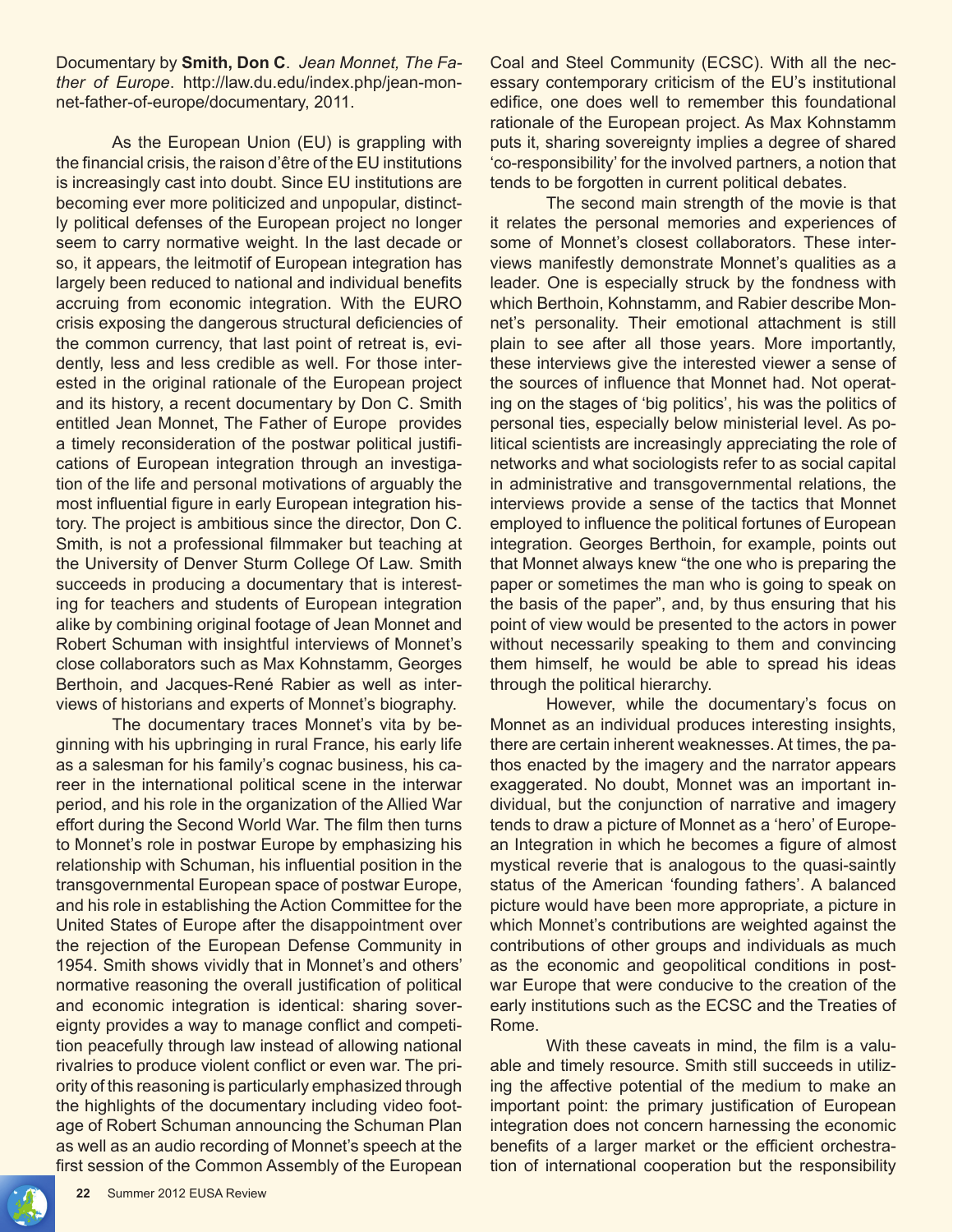of guaranteeing peaceful cooperation among European peoples' and governments. Smith combines this message with a wealth of historical insight about Monnet as an individual and the sources of his political influence. Thus, as a reminder as well as a resource, the film is well worth watching for students and teachers of European Integration alike.

> **Björn Fleischer** University of Bremen

**Kelemen, R. Daniel**. *Eurolegalism: The Transformation of Law and Regulation in the European Union*. Cambridge: Harvard University Press, 2011.

Eurolegalism, according to Kelemen, is a variant of adversarial legalism that is arising in the European Union as a result of the EU's fragmented institutional structure and drive toward economic liberalization. In this book, Kelemen describes the new adversarial legalism in the EU, examines the causal mechanisms contributing to this phenomenon, and presents case studies of securities, competition, and disability rights to demonstrate the rise of Eurolegalism.

Kelemen asserts that adversarial legalism arose first in America. Its features, which it shares with the European variety, include very specific rules requiring rigorous transparency and disclosure; regulatory enforcement characterized by legal methods; expensive and protracted court cases using "megalawyering techniques"; judicial review and intervention in administration; and increased private litigation concerning regulation of government and private firm practices (Kelemen 2011: 6).

Although the variant of Eurolegalsm in Europe is more restrained than that in the US, the basic characteristics remain the same. In the EU, Kelemen claims in chapters 2 and 3, opaque and informal national regulatory styles long predominated. However, these relied on relatively small numbers of players and closed systems. Kelemen states "This informal, self-regulatory approach was underpinned by the one form of regulation that was strictly enforced at the time: restrictions on access to the market" (Kelemen 2011: 94). This, of course, presented a serious barrier to the Single Market. Once national regulatory schemes were dismantled, however, national and EU officials needed to find a way to re-regulate the market in the new environment. In particular, liberalization and deregulation of European financial markets "simultaneously undermined existing national system of securities regulation and created pressures for new forms of reregulation at the EU level" (Kelemen 2011: 95).

 And new systems have indeed arisen to fill the gap. In regulating securities, Kelemen suggests, the EU

turned to a largely American system in order to protect investors. While imposing specific, detailed regulation reliant upon disclosure and transparency, the EU tends to emphasize private enforcement. This ensures equal treatment for all member states, foreign actors, and new entrants. In disability rights, the turn to Eurolegalism has manifested in a shift to a rights-based model of disability in the EU, away from the parochial care model of previous years. The fragmented political regime in the EU has contributed to Eurolegalization pressures; policymakers understand that judiciaries are more insulated from political pressures and backlashes than some legislatures and executives. The EU has a very small budget and thus cannot fully realize its administrative capability. In the absence of a fully developed administrative structure in Brussels that would be capable of centralized enforcement of EU law, the courts serve as a proxy administrator.

Examining the impact of EU policy and the shift to Eurolegalism in various EU countries including France, Germany, the Netherlands, it is clear that in some areas these countries were already moving toward a more adversarial legalistic regulatory regime. The EU is not the only cause of this move, but it is certainly, as Kelemen demonstrates, one of the factors that has engendered this shift.

As a result, the EU has produced a large number of specific and legally enforceable norms. These specific rules are being enforced by legal means; private citizens are now being addressed using a "language of rights" that encourages citizens to use the EU and EU legal means as well as national courts to enforce EU regulations as they pertain to individuals. In effect, Kelemen demonstrates that the EU compliance regime "watchdog role" has been shifted to citizens and other entities with legal standing in the EU. It is the legal standing of citizens and private firms that distinguishes the EU legal system. Citizens and firms have perpetrated an explosion of EU regulatory cases. The shifting of this responsibility to private citizens and firms by the Commission has coincided with demands for social and civil rights at the EU level; citizens seem ready and willing to take on this role. All of these processes have converged to create a culture of adversarial legalism, using citizens to enforce EU regulation through the courts.

The book on the whole is well written and engaging. It endeavors to place legal studies at the heart of EU theorizing. Many EU theories place little emphasis on the courts, but it is clear from Kelemen's argument that we cannot ignore the courts and the actions of the courts. It is also clear that this book would be interesting to those who study comparative legal studies, as well as students of EU governance.

> **Heather A. D. Mbaye** University of West Georgia

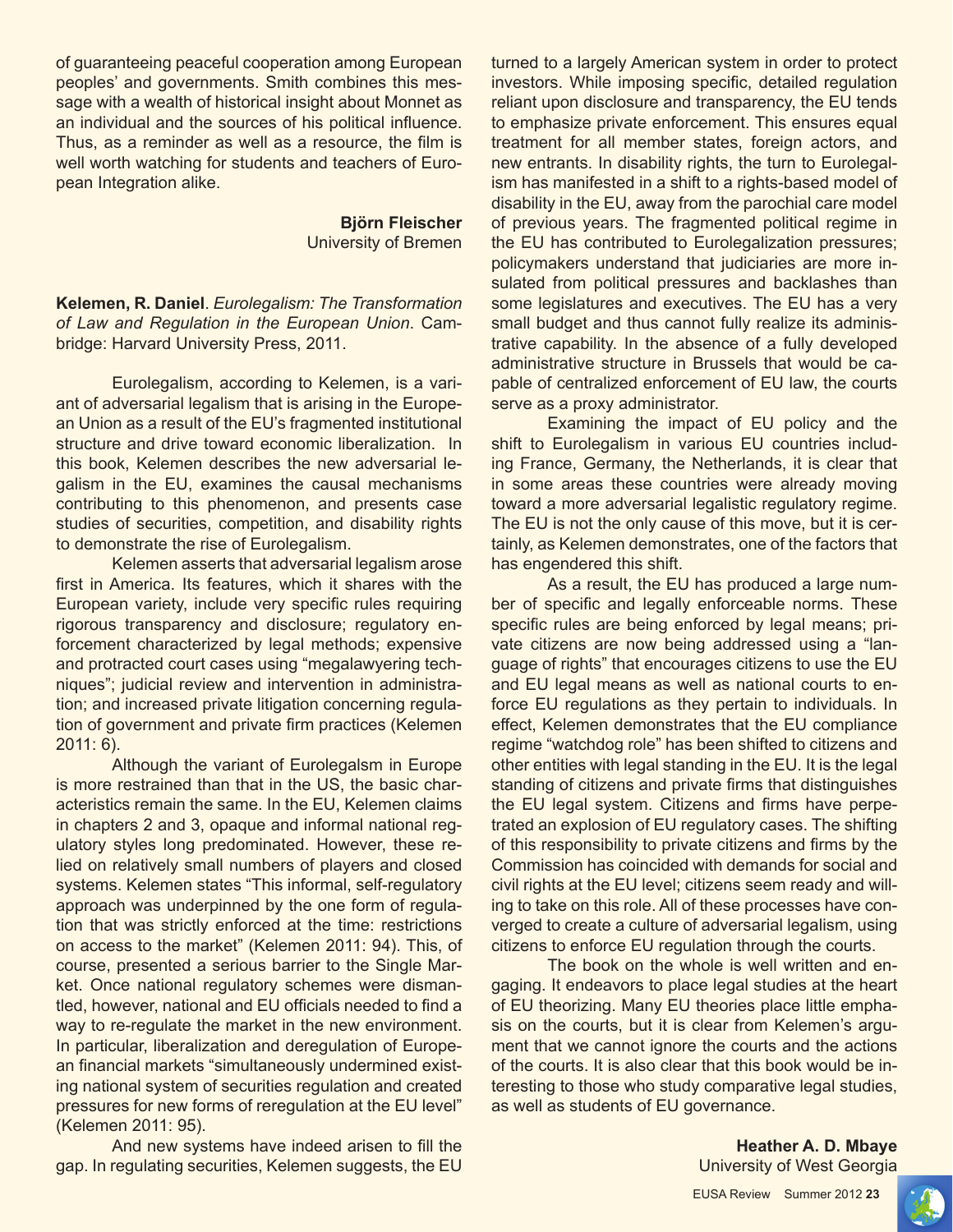## **Falkner, Gerda** (ed.). *The EU's Decision Traps. Comparing Policies*. Oxford: Oxford University Press, 2011.

The joint decision-trap (JDT) is one of the most powerful analytical concepts in policy-research. Formulated in the 1980s on the example of the German federalism, it analytically captures the dilemma of policy making in large entities: the attractiveness (and sometimes even the necessity) of addressing specific problems at higher levels of the polity and, in the same time, the difficulty of coming to a common decision among diverse and self-interested governments acting unanimously. As a result, regimes meeting the institutional preconditions of JDT tend to underperform as regards effective problem-solving or, eventually, fail to produce policy output at all. The EU with its quasi-federal institutional set-up is such a regime. However, while it certainly witnessed several instances of stalemate and mediocre policies, it has also undergone major changes. The book by Gerda Falkner and collaborators reevaluates the operation of the JDT in European policy-making in the light of these developments.

The objective of the volume is to provide a more "fine-grained judgement of blockage and breakthrough" (p. 2) by reviewing policy by policy. The empirical chapters, written by recognized specialists in their policy areas, start with a (quantitative) summary of the legislative output and complement this overview by selected, case study-based observations. The reader benefits from cumulated expertise, empirical richness and detailed insights in specific legislative negotiations. The fact that the book reassembles the empirical material that is otherwise dispersed across more specialist literature is one of its greatest merits.

The empirical chapters follow the analytical framework outlined in the starting section. Here, Gerda Falkner distinguishes two groups of mechanisms alleviating the EU's decision-traps: consensus-promotion and exit. Consensus-promotion can be found on issue-level (watering down, side-payments, opt-outs) or on the actors-level (socialization, learning, diffuse reciprocity). EU policies, here in particular the environmental policy, offer numerous examples for the issueredefinition. By contrast, with the exception of the foreign policy, the book does not provide much evidence that the socialization effects can explain the shape of European policies.

Exit mechanisms, on the other hand, all involve the strategic use of institutions, either the legislative setting or Treaty provisions. The former is represented by arena or quorum shifting; the latter typically involves bypassing the Council by the ECJ or the pursuit of policy goals by implementing the competition rules

by the Commission. At the intersection of both logics lies the Commission's strategy of linking up of specific policy issues to the Internal Market provision. This has been effective in social policy, environment, energy and, to a certain extent, in tax policy. The success of this strategy becomes visible especially when a longterm policy development is considered. It seems that the Commission, having a different time-horizon than the national governments, wisely employs the power of endurance. Indeed, if the cross-policy comparison would entail a contest of exit strategies, the Commission and the ECJ would be the indisputable winners. Both actors capitalize on Treaty interpretation and benefit from "unintended consequences" of the EU's constitutional provisions.

This comes as no surprise. If the volume can enhance our knowledge about the engines of European integration it is by explicitly linking the supranational agency to the "policy's quality of specification on the level of EU primary law" (p. 254). The more specific the political goals outlined in the Treaty, the higher the chances for political activism. Anti-discrimination is a nice example of policy innovation developed close to the Treaty text and driven by the Commission and the Court's entrepreneurship. Furthermore, the book offers quite interesting and nuanced perspectives on institutional innovation. The introduction of QMV, for instance, was not sufficient to facilitate policy-making in financial services, whereas an evasion into technical committees turned out as a promising route to take. Moreover, the EP arises as a highly ambiguous player, as it considerably complicated the policy-making in justice and home affaires but facilitated it in agriculture and environment.

 The most inspiring findings of the volume touch upon the very nature of member states' (inter)actions. It seems that both the supranational agency and the "rules of the polity" alter the way governments define and pursue their interests. Falkner described this mechanism as "changing the opportunity structures of governments" (p. 243) but, unfortunately, does not offer much of a theoretical refinement. Elaborating on this particular mechanism would probably go beyond the scope of the book. However, it is here, where theoretical innovations can be made.

The empirical contributions of the volume point at three topics which, in my view, demand a theoretical improvement. The first one relates to the domestic and intra-governmental processes of preference formation, which, in the context of EU policy making, need to be complemented by considerations related to legal certainty. Legislative inaction, for example, may result in alternative modes of governance (for instance the ECJ case law) which do not neces-